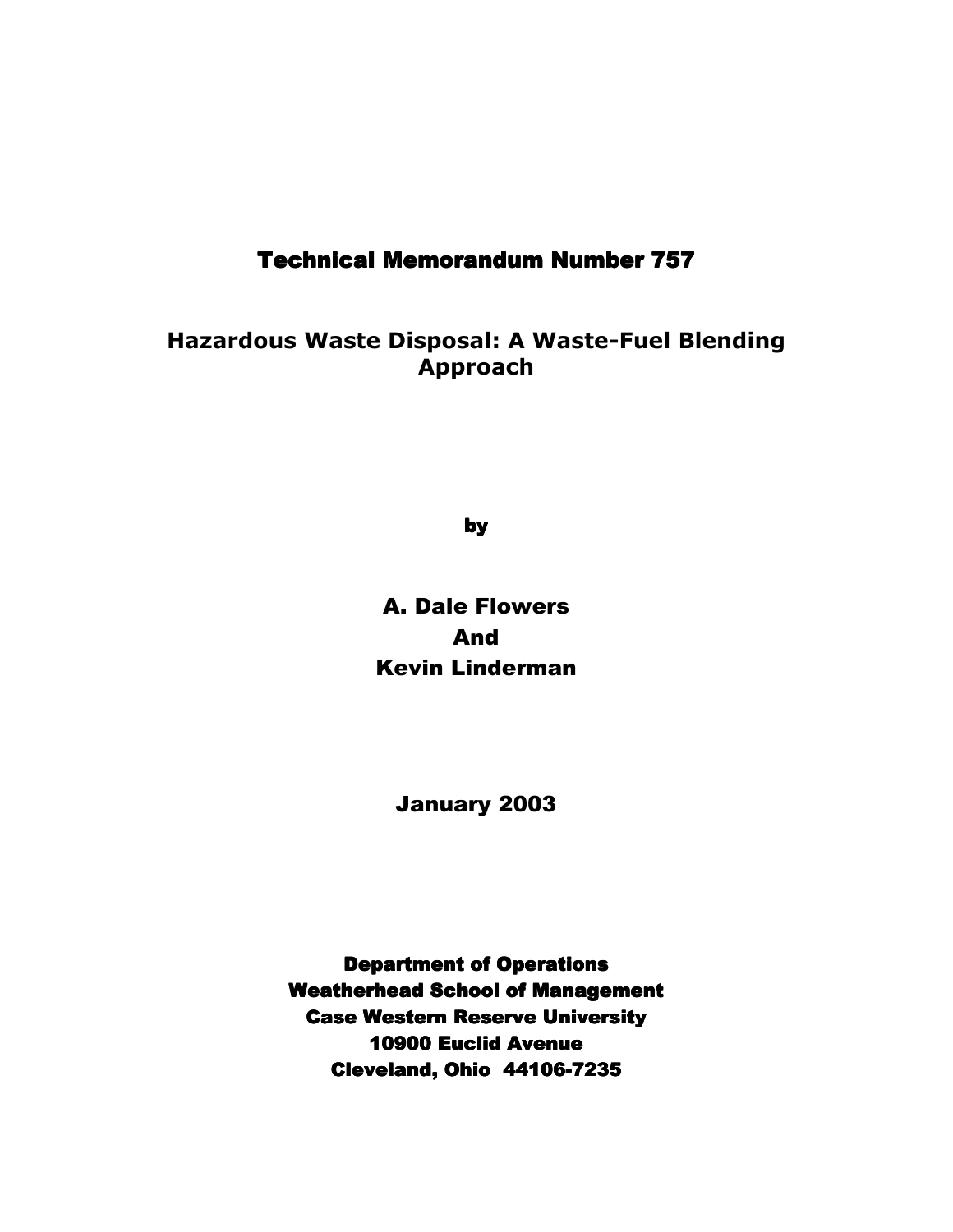# **Hazardous Waste Disposal: A Waste-Fuel Blending Approach**

A. Dale Flowers Weatherhead School of Management Case Western Reserve University 10900 Euclid Avenue Cleveland, Ohio 44106 Phone: 216-368-3825 Fax: 216-368-4776

Kevin Linderman Carlson School of Management University of Minnesota 3-235 CarlSMgmt Building 321-19th Avenue South Minneapolis, MN 55455 Phone: 612-626-8632 Fax: 612-624-8804

© 2002, A. Dale Flowers and Kevin Linderman, all rights reserved. No part of this document may be reproduced in any form by any means without the express consent of the authors.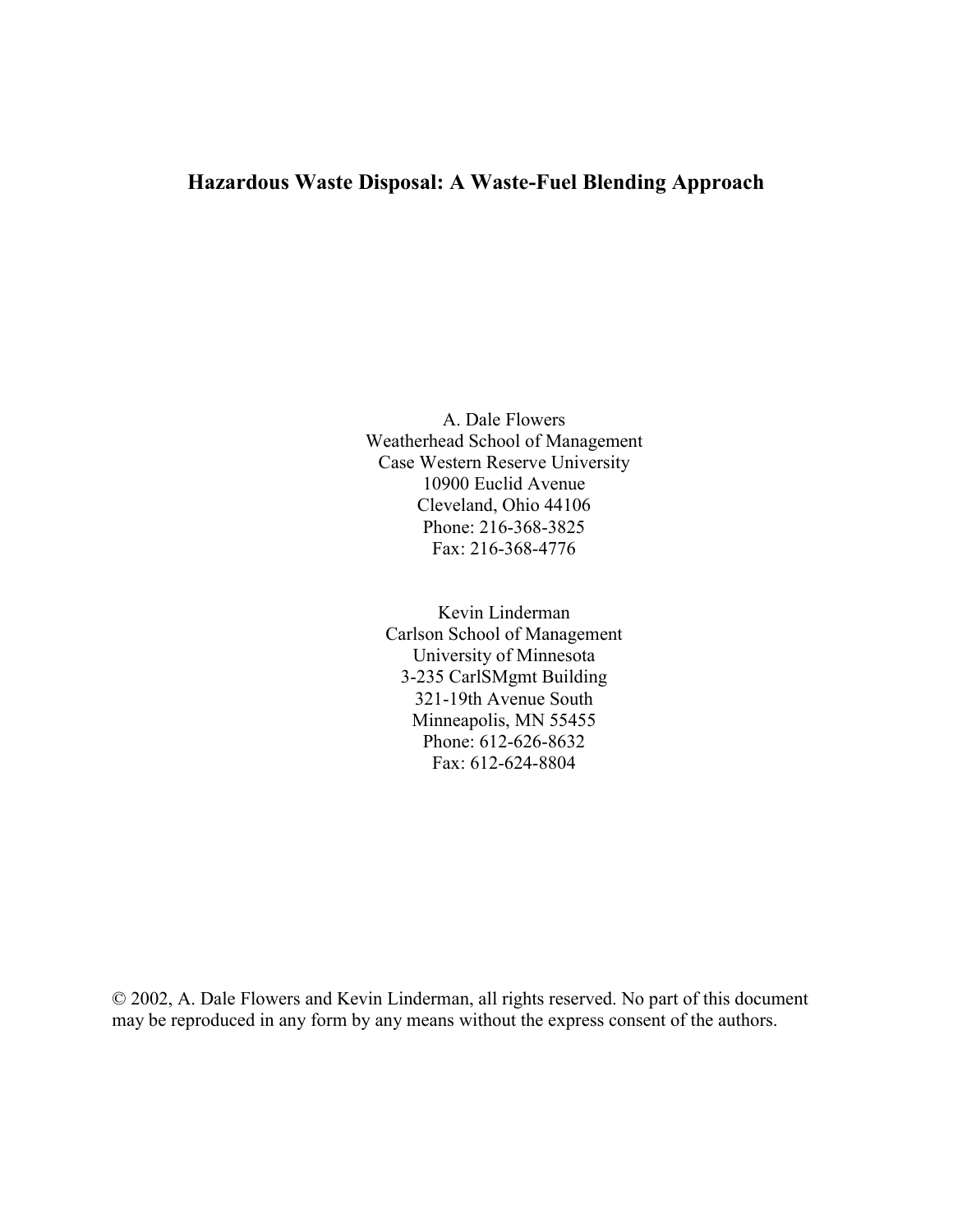# **Abstract**

 The disposal of hazardous wastes creates major economic and environmental problems for both developed and developing nations. One productive use of hazardous wastes is to blend them into fuel, which mitigates damage to the environment by recycling waste into fuel and reducing fossil-fuel consumption. Operations personnel face a daunting task of efficiently blending hazardous waste into fuel, while at the same time maintaining environmental regulatory requirements. This research develops a goal-programming approach to the waste-fuel-blending process that considers the diverse objectives of fuel managers. A real-world case study at a cement kiln illustrates the effectiveness of this approach, where the implementation followed principles of team building and quality management.

Keywords: Environmental issues, government regulation, implementation, mathematical programming, waste management, fuel blending, goal programming, cement kiln, microcomputer applications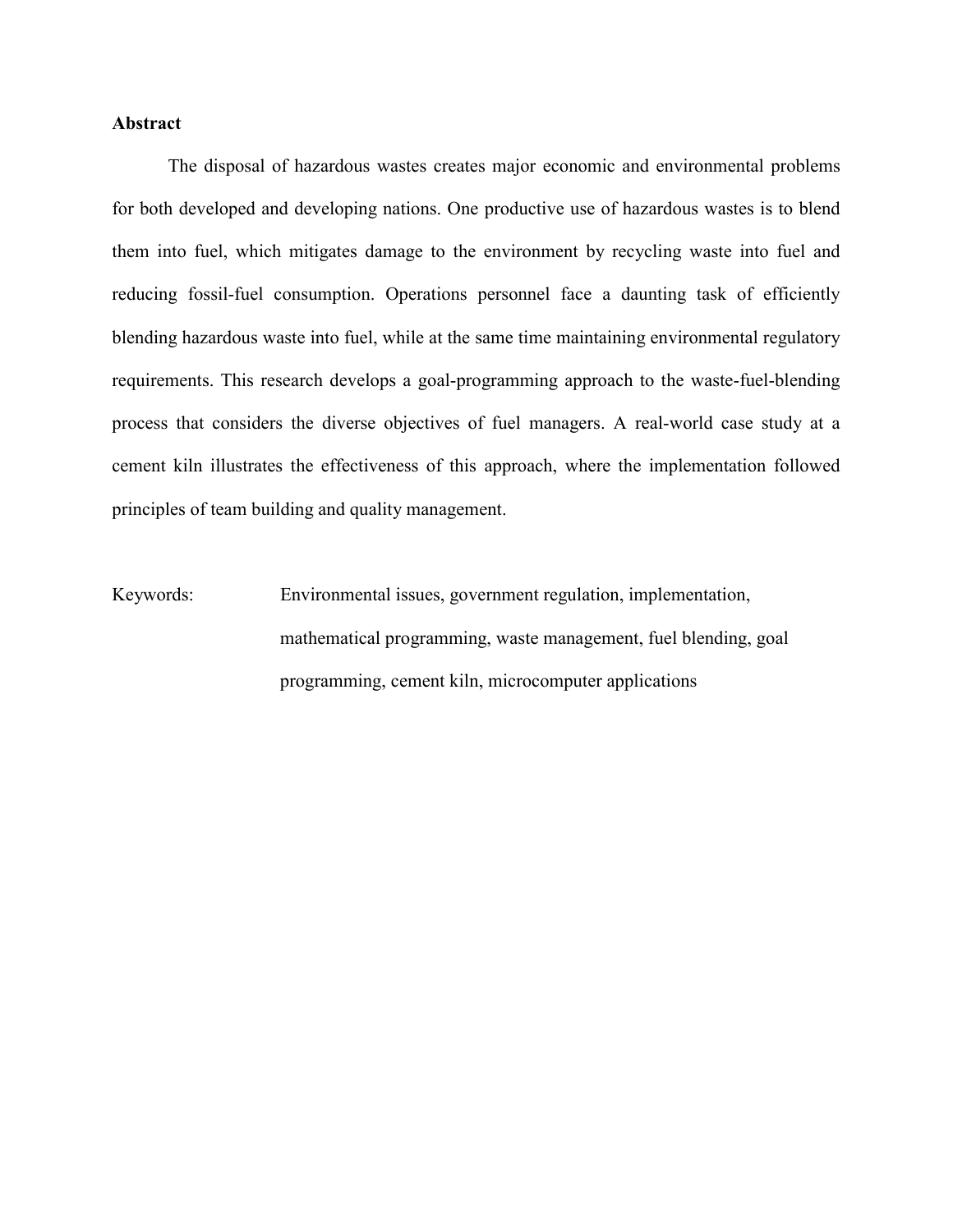## **1. Introduction**

The large-scale industrialization of the  $20<sup>th</sup>$  century produced both positive and negative effects. One of the negative effects was the production of hazardous wastes as a result of manufacturing processes. Preventing, recycling, and disposing of these wastes in an environmentally sustainable manner presents a challenge for the  $21<sup>st</sup>$  century. The United States alone produces 230 million tons of hazardous wastes per year (see http://www.ckrc.org/about .html ) and much of it occurs as a direct result of industrial operations. It follows that practitioners and researchers in operations management would accept the challenge to help solve this problem (Angell and Klassen 1999, Klassen 1993).

Ideally, waste-prevention strategies would make environmental problems go away. In fact, some organizations include pollution prevention in their competitive strategies (Angell and Klassen 1999). For example, 3M implemented a pollution-prevention strategy that saved \$827 million from 1975 to 1999 (see http://www.3m.com/about3m/environment/). Russo and Fouts  $(1997)$  suggest that it pays to be "green" but Walley and Whitehead  $(1994)$  and others argue that win-win strategies between the environment and corporate profits are the exception rather than the rule. Although the relationship between pollution prevention and profits may be symbiotic, one cannot ignore the large volume of wastes generated each year. Hazardous waste disposal, in particular, creates a challenge for organizations because of its special threat to the environment. Three prominent strategies deal with hazardous wastes: landfill, incineration, and use as a fuel.

Valenti (1999) provides a summary of the advantages of incineration over landfill. Lamb, Miller, and Roth (1994) compared the risks of burning coal only versus coal and waste fuel. They performed a comprehensive risk assessment for nine exposure pathways and concluded that there was no significant difference in risks for the two approaches. Hart (1994) studied the full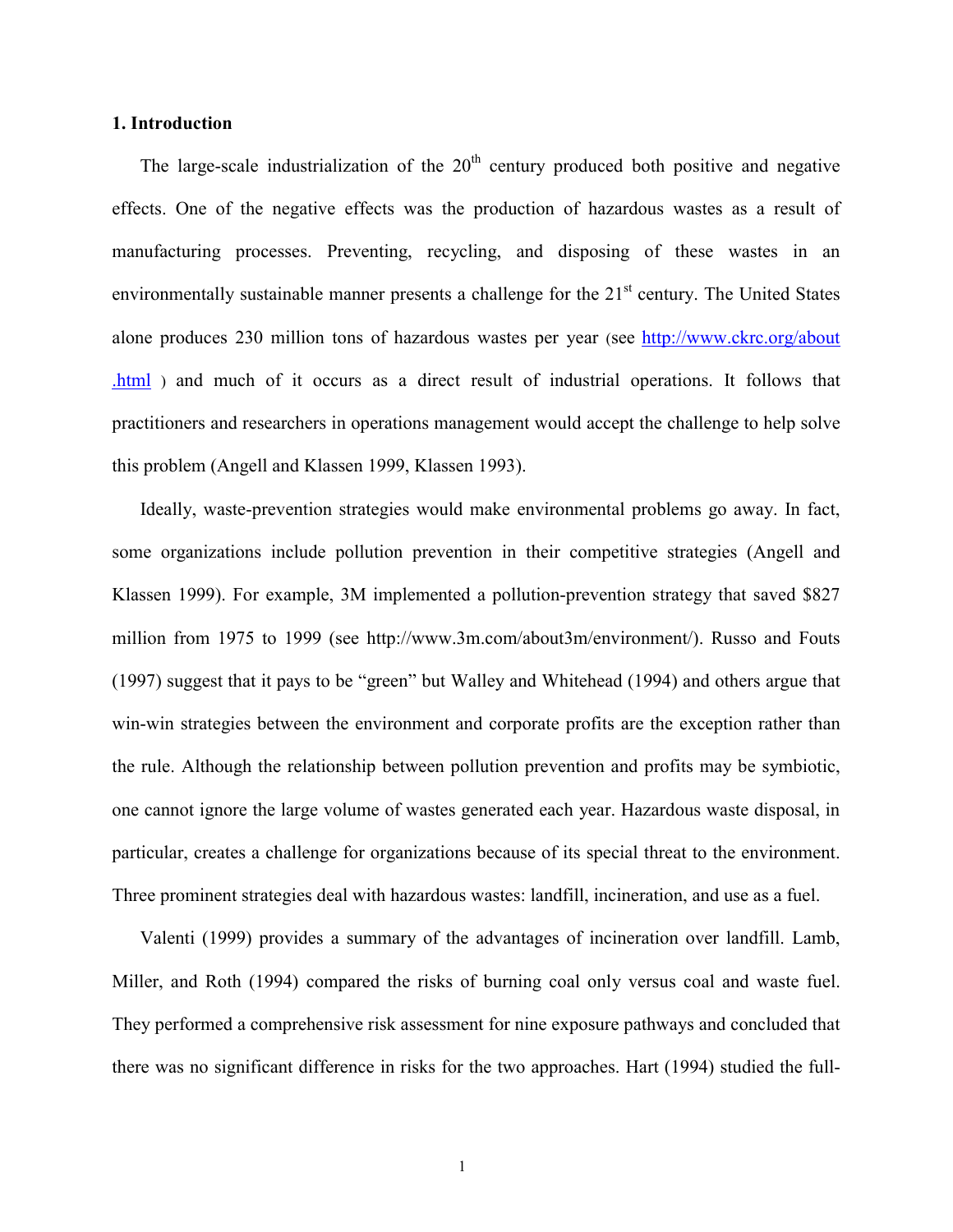scale operation of a cement kiln with various percentages of the fuel being provided by waste sources. He concluded that emissions could be reduced when burning waste fuel versus coal. Kemezis (1993) points out that there is still controversy about the process. However, blending waste into fuel is the only option that produces a positive effect for society; that is, it turns a nonproductive form of waste disposal into a productive form of waste disposal. This approach has the added benefit of avoiding fossil-fuel consumption.

This research presents a goal-programming approach to blend wastes into fuel as a means of disposal. The model assumes that managers seek to blend wastes into fuel as efficiently as possible without violating EPA guidelines. In the following sections, we review the relevant literature, present the waste-fuel-blending model, describe a case-study application, and then provide summary observations.

## **2. Literature Review**

The relevant literature in this research is plentiful and diverse. We review research from the important areas of environmental regulations, multiobjective environmental optimization models, and blending models.

## *2.1 Environmental Regulations*

For a particular country, applicable environmental law provides a place to start reviewing the regulatory context of hazardous waste disposal. In the United States, Environmental Protection Agency (EPA) publications provide relevant information. One critical regulation is the Standards for Owners and Operators of Hazardous Waste Treatment, Storage, and Disposal Facilities (EPA 1999), which governs the operations of such facilities. Another critical regulation is the National Emission Standards for Hazardous Air Pollutants from Hazardous Waste Combustors (EPA 1999), which defines allowable emissions from those facilities. To comply with the latter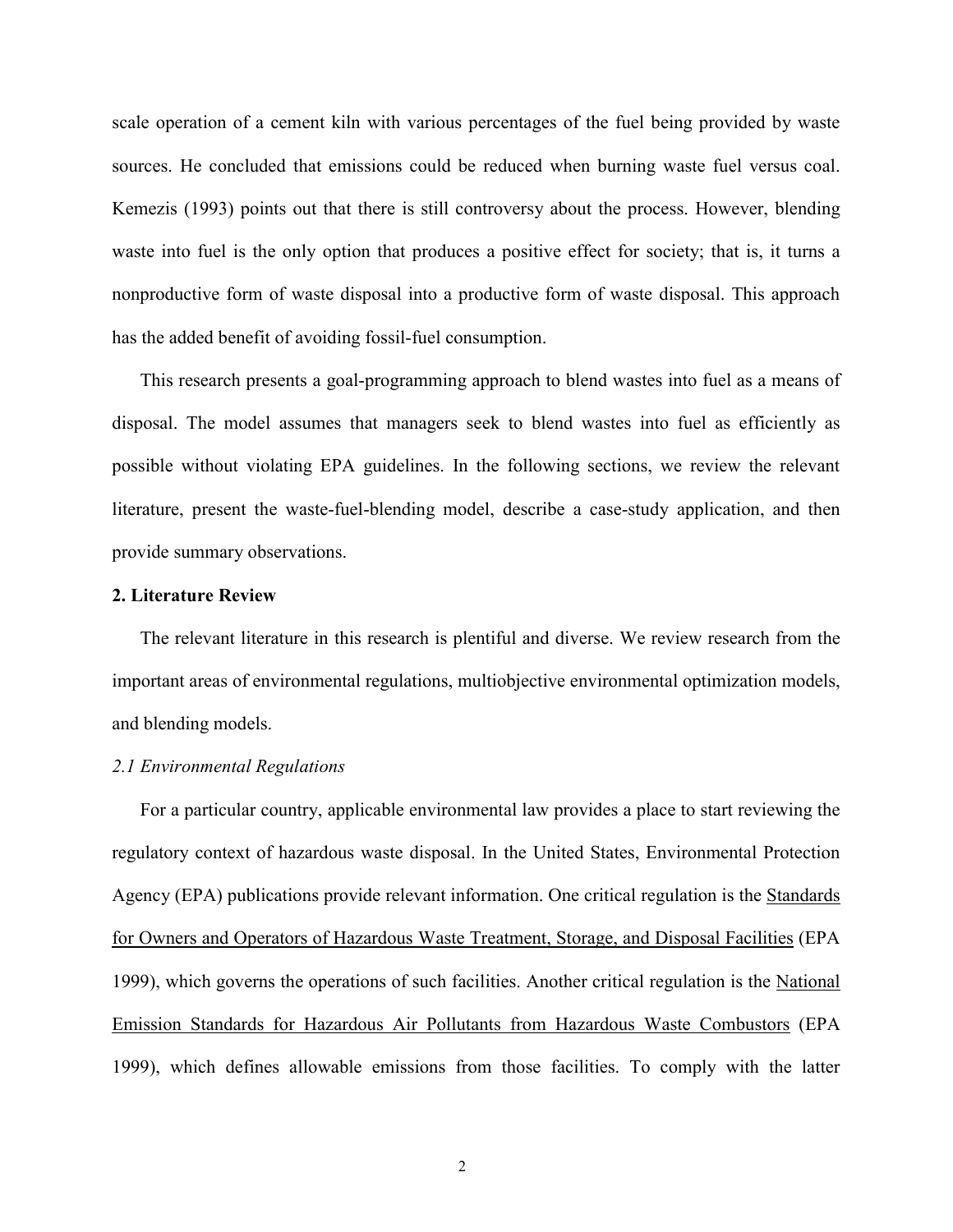regulation, furnaces burning waste fuel typically require special monitoring and combustion equipment. The cost of such equipment becomes part of the discussion when waste fuels are considered. Similar laws regulating handling and disposing of hazardous wastes exist in most countries and provide guidance to determine parameters for the model presented in section 3.2, which reflects the regulations in the references cited above.

#### *2.2 Multiobjective Environmental Optimization Models*

Another area of relevant work is the application of multi-criteria decision modeling to environmental problems. While a number of applications exist, many more opportunities await discovery. Because the applications reveal considerable diversity, we will present them chronologically.

Charnes et. al. (1976) developed a goal-programming model to support resource-allocation decisions in the U.S. Coast Guard environmental-protection program. In a related project, Charnes et. al. (1979) used chance-constrained goal programming to help Coast Guard managers formulate policies to plan the equipment for containing major pollution incidents. The model included three response stages: offloading, containment, and removal.

Tayi (1985) developed a linear and a polynomial goal-programming model to evaluate quality-control problems, including pollution control. Output, pollutant, and input characteristics are all incorporated in the trade-off analysis. Mohanty and Koay (1988) developed a goalprogramming application for process and quality control in waste treatment. They focused on a waste-water-treatment technique called the Upflow Anaerobic Sludge Blanket process, which includes using a bacterial-growth approach. Norman and Naveed's (1990) study compared expert systems and human-operator performance of a cement kiln. They identified the expert system that came the closest to emulating human-operator performance.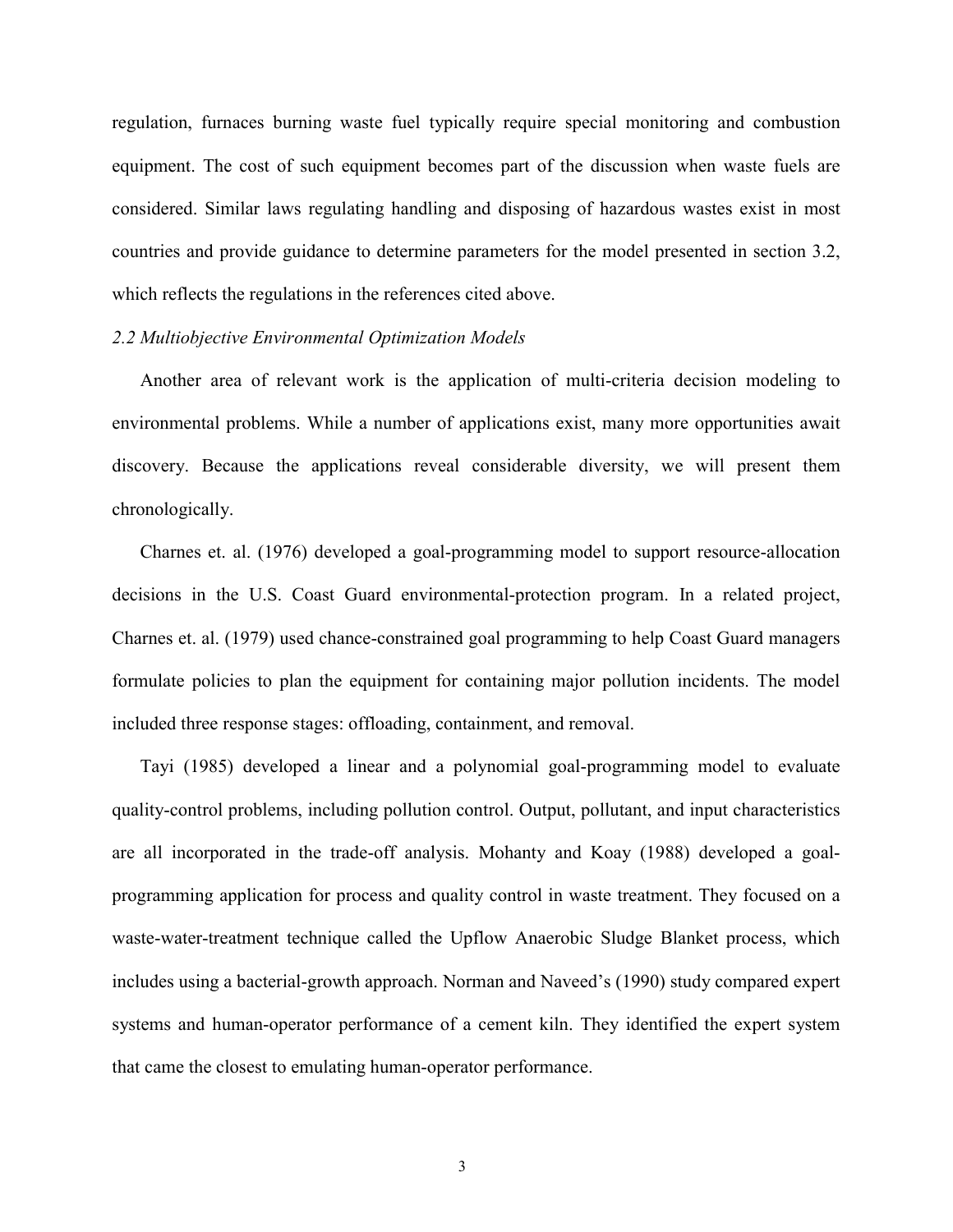Mogharabi and Ravindran (1992) applied goal programming to the liquid-waste-injection process. This process involves pumping liquefied wastes at a controlled rate under controlled pressure into confined forms that have no other potential use. Changchit and Terrell (1993) applied a multiobjective-programming approach to water management in a reservoir.

Moore et. al. (1993) used multicriteria-mathematical-programming models to analyze the U.S. Department of Energy Restoration and Waste Management Program. Shih and Frey (1995) developed a multiobjective, chance-constrained-optimization model for the coal-blending problem in coal-fired plants. Their goal was to optimize the coal-blend for multiple objectives. Chang and Wang (1997) applied fuzzy-goal programming to the problems of planning metropolitan solid-waste-management systems. Penkuhn et. al. (1997) used a nonlinear optimization model to consider production planning, planning of byproducts and residues, and emission taxes for an ammonia-synthesis operation.

Gupta and Isaacs (1997) used goal programming to analyze the trade-offs between technological, economic, and environmental factors for two automotive-body designs. Giannikos (1998) used multiobjective programming to locate treatment sites and route hazardous wastes. He included economic, risk, and equity factors in his analysis. Amouzegar and Moshirvaziri (1999) applied bilevel (hierarchical) programming to determine optimal pollution-control policies from a governmental perspective. Finally, Hobbs and Meier (2000) provide a comprehensive discussion of energy and environmental policy decisions using goalprogramming methods. They consider the environmental impact of capacity expansion and facility location on power generation systems.

*2.3 Blending Models* 

4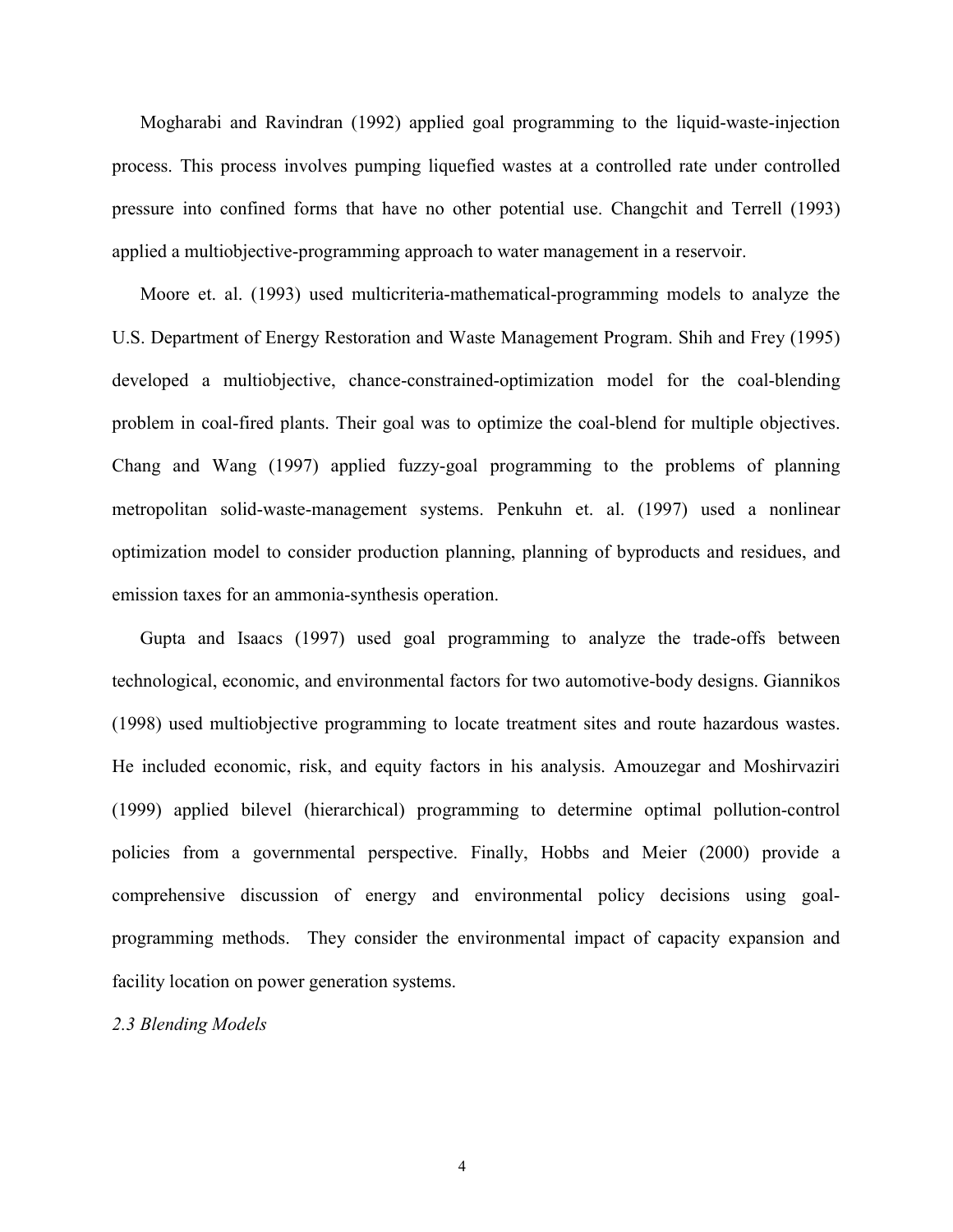The general set of blending problems provides further background for this research, although the set is far too large to enumerate. A few relatively recent applications of blending models will provide a foundation for this research. Rigby et. al. (1995) described the system for gasoline blending that Texaco used. Al-Shammari and Dawood (1997) described the application of a linear-programming-blending model to the production of paints and putties in a chemicalmanufacturing process. Vermeer et. al. (1997) described a blend-control system for Sunoco's Sarnia petroleum-refining facility in Ontario, Canada. Mihailidis and Chelst (1998) described an integer-programming model used by a chemical company to reblend out-of-specification material to produce product batches that meet specifications. Finally, Karmarkar and Rajaram (2001) described a nonlinear mixed-integer program that minimizes total grade inclusion, batching, blending, and quality costs in chemical process for wheat- and starch-based products. These examples illustrate the important contributions that blending-optimization models have made.

The development of the model in this paper builds on all three streams of research reviewed above. It uses the EPA references to establish a model that could be applied to any process that employs a furnace that can burn fossil fuel, and could be configured to burn a mixture of fossil and waste-derived fuel. As such, it has great potential for reducing the amount of wastes that are simply incinerated or go into land fills with no residual benefit to society. It is a new example of a multi-objective environmental optimization model in the rich tradition of such models.

# **3. Waste-Fuel Blending Model Formulation**

#### *3.1 Background*

Hazardous-waste streams occur in a variety of forms, including used oil, lubricants, and paint thinners. Generators, the waste producers, must dispose of these contaminants and one option is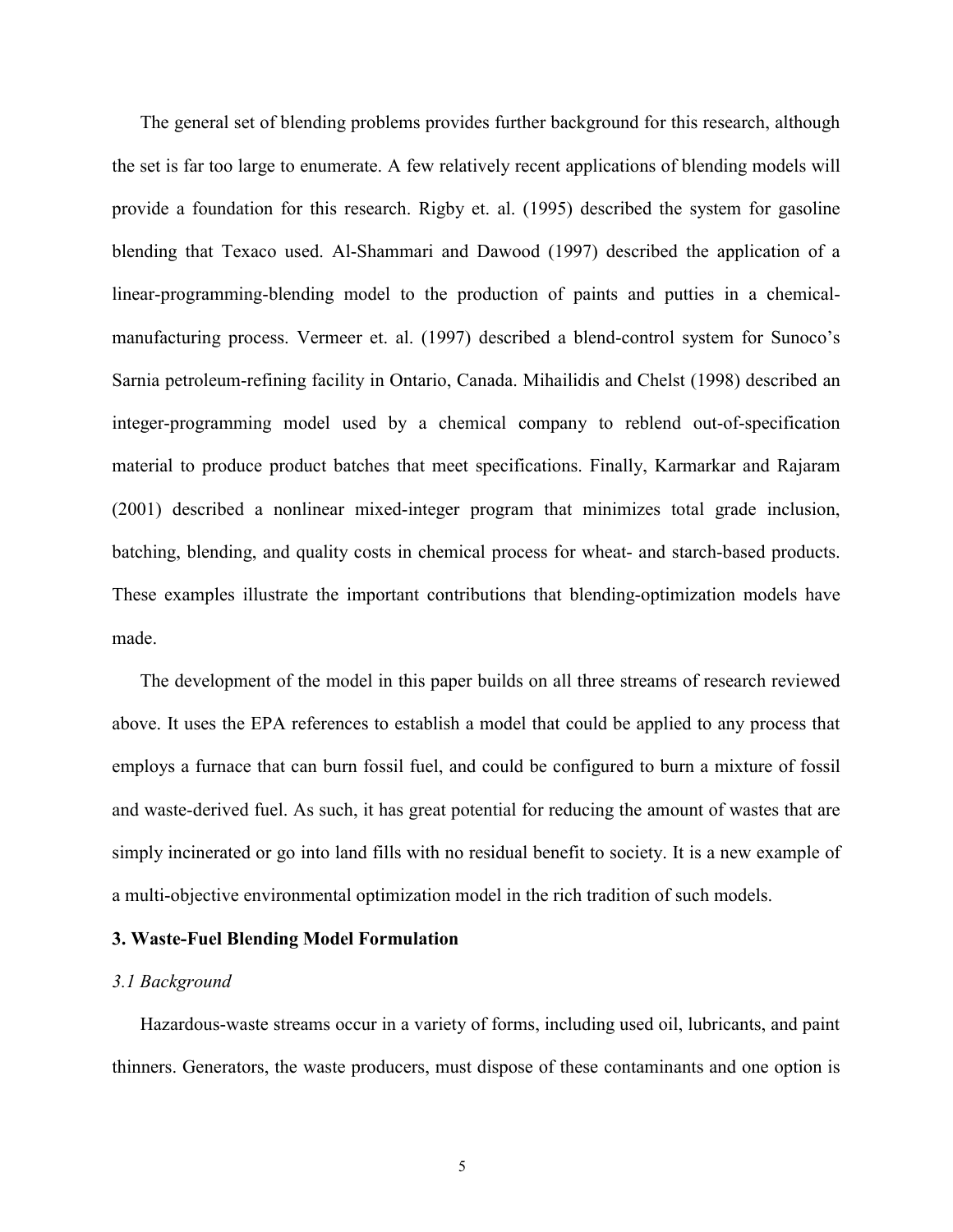to pay fuel managers to take responsibility of disposal. Fuel managers then blend the wastes into waste fuel, which can substitute for fossil fuels like coal. Waste fuel is ultimately used by a fuel user in this supply chain as illustrated in Figure 1. To understand the logic of the goal programming model in section 3.2, it is necessary to understand how both the generator-to-fuel manager interactions take place, as well as those of the fuel manager-to-fuel user.

# ---Insert Figure 1---

Wastes produced by generators are typically placed in 5000 gallon capacity tanker trucks. When a truck is filled and its chemical contents are measured, the generator will "shop" the load to various fuel managers to determine which of them will charge the least to accept the load. Fuel managers charge higher prices for higher concentrations of contaminants, but their exact quote is based on their inventory position in terms of its volume and mix. If they have no more room or very limited capacity, they may quote a higher price. More important, however, is the relationship of the contents of the truck to the contents of their inventories. The more *dissimilar* the truck is to their existing inventories, the more they will desire it and the lower the price they can quote. This is because they have reasonable assurance that it can be blended with existing inventories to produce acceptable fuel. If the truck load is (1) similar to their existing inventory and (2) both it and the existing inventory have high levels of EPA controlled contaminants, then it is not desirable since they may not be able to blend it into usable fuel. If they accepted such a load when at or near capacity in their inventory tanks, a disastrous situation could occur where they could not blend any wastes into acceptable fuel.

Further exacerbating this situation for the fuel manager is the uncertainty of availability of future loads from generators, as well as uncertainty about what the contents will be. One uncertainty described above was that the generators "shop" the truck loads of waste to the lowest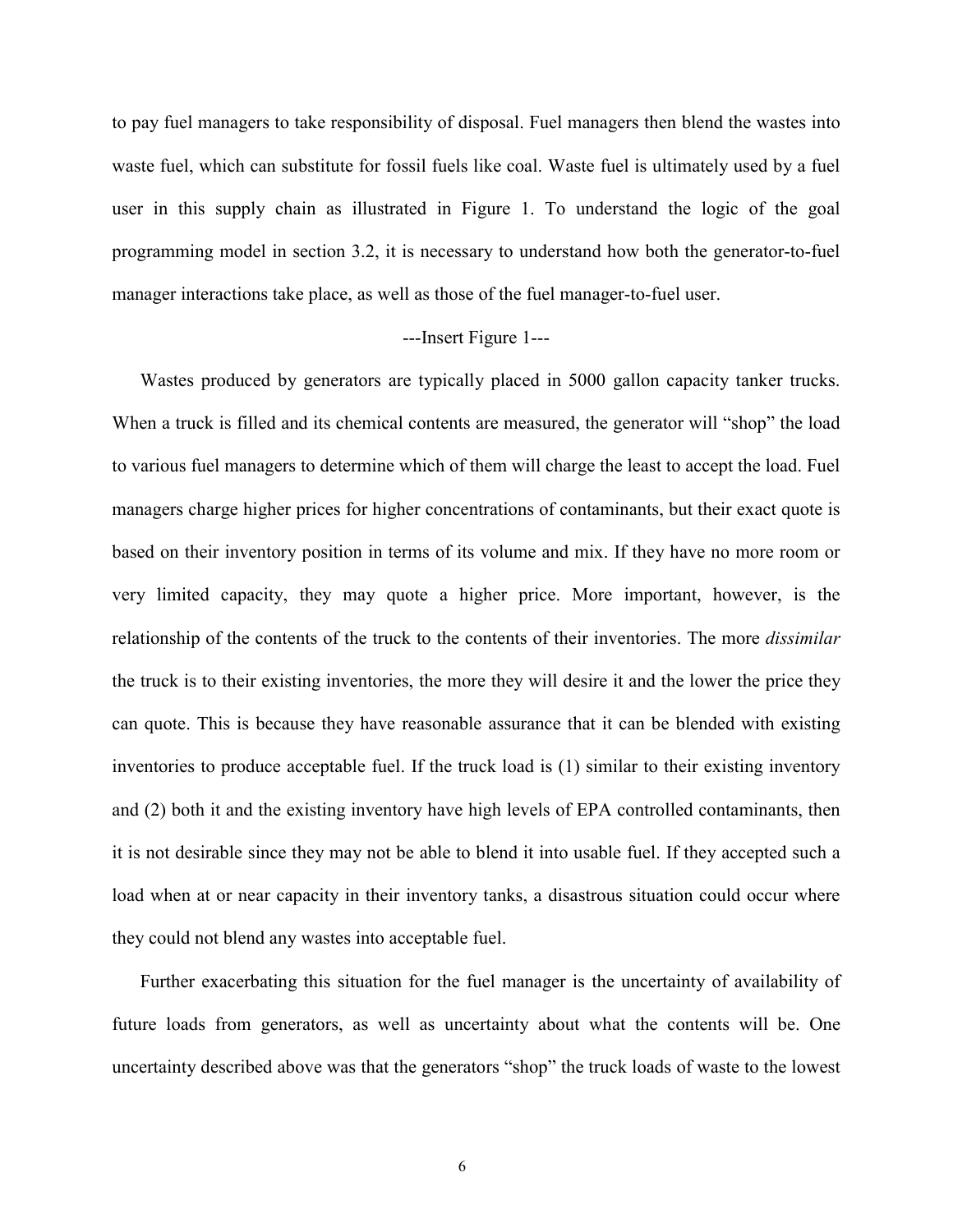bidder. In addition, the fuel manager has no knowledge of the production schedules of various products the generators produce, so neither the volume nor the type of waste material can be anticipated. This uncertainty plays an important role in formulating the objective function for the model in section 3.2.

The relationship of the fuel manager to the fuel user also presents some interesting challenges. The fuel manager *pays* the fuel user for using the waste fuel. The price is typically a constant per gallon price. The EPA regulates *both* the waste fuel input to the furnace of the fuel user, as well as the emissions that may be released into the atmosphere from the furnace. Special emissions monitoring equipment must be installed if a facility plans to use waste fuel. Due to the expense of such equipment, the fuel user wants the maximal amount of waste fuel burned in their furnace in order to pay back the cost of the equipment. EPA guidelines allow up to 50% of fuel burned to be waste fuel, so the fuel user would like to get as close to that number as possible.

The EPA guidelines list upper limits on 17 specific contaminants found in industrial waste streams. If a blend of fuel is at or below each of these guidelines, provides the minimum BTU needed to burn, and does not result in a violation of emission limits, the fuel manager may feed the fuel to the furnace at the 50% maximum rate (the rest comes from coal). If a blend is too high on any of the 17 controlled contaminants, the feed rate must be adjusted downward from the 50% limit to meet the emission limits. If the emission limits are violated at any time, the law requires that the waste fuel must be immediately discontinued until the emissions are brought back under control. Note that this is in spite of the references cited earlier that showed that waste fuel burns cleaner than coal; higher emissions are allowed when burning fossil fuel.

Optimization models can help fuel managers determine the appropriate blends. A profit maximization approach could be adopted wherein the blend of fuel created would maximize the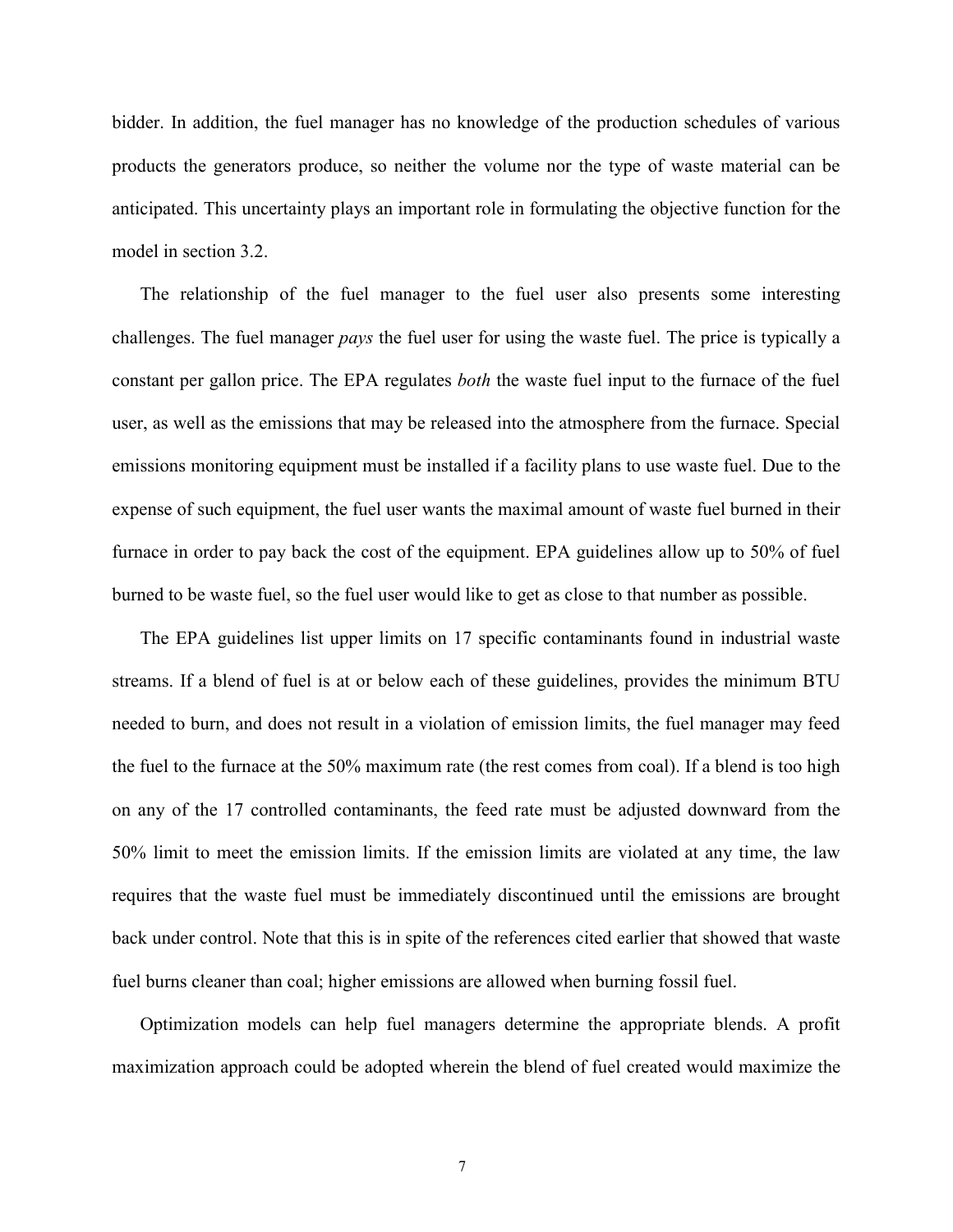difference between the price the fuel manager charged the generator versus the price the fuel manager paid the fuel user to burn the waste fuel. This would be an obvious choice, but it contains an inherent weakness in the volatile market described above. It does not pay attention to the resulting inventory mix in the tanks after a blend is created, so that the flexibility of the fuel manager to bid on the next load may be compromised. An alternative goal is to create a blend with each of the contaminants as close to its EPA upper limit as possible, but without violating the upper limit. This approach controls the remainder of the wastes left in the tanks so that the probability of being able to accept virtually any future load is maximized. In addition, it ensures the maximal amount of fuel meeting EPA guidelines can be input to the furnace. Finally, it has the added advantage of not requiring the record-keeping burden of tracking of the weighted average cost of the contents in each tank.

If transactions between generators and fuel managers, and fuel managers and fuel users, were much more predictable, then a true long-term profit maximization model would be possible. Due to the general correlation between level of contaminant and the price the generator is charged, the goal-programming model below should perform quite well.

## *3.2 Waste-Fuel Blending Model*

Some explanation is provided to help understand the model formulation presented below. Consider that a charge of fuel to supply a furnace for a period of time consists of some target number of gallons. Each of the contaminants regulated by the EPA (there are 17) will have an upper limit on the amount of the contaminant allowed in the target volume. The allowances are expressed in different units of measure, however. For example, the maximal chlorine content is 3%. To both simplify the interpretation of the problem and to minimize potential scaling problems due to substantially different units of measure, the allowances can be normalized.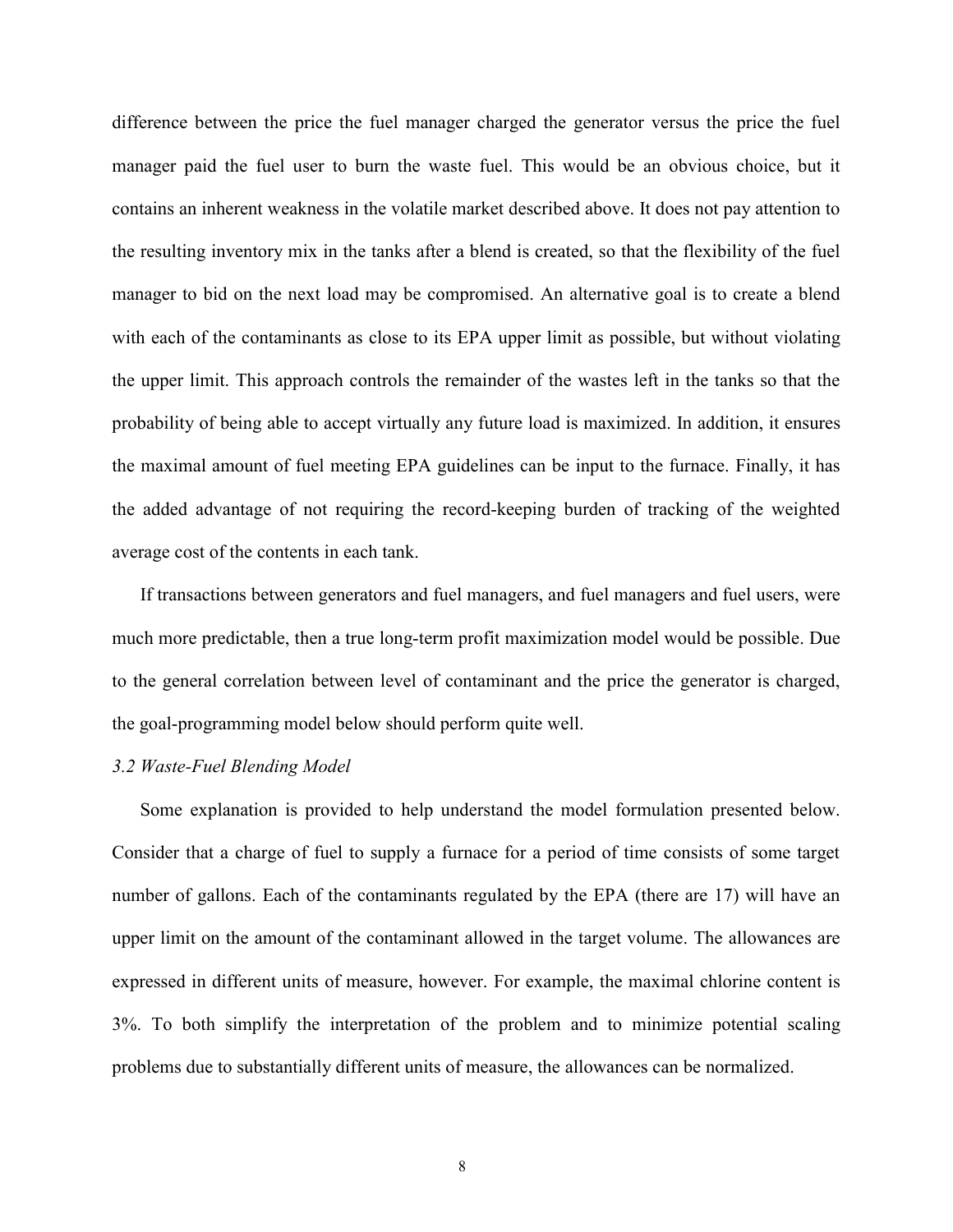Consider an example of chlorine in Tank 1 in Figure 1. Assume the percentage of chlorine in the Tank was 4.5%. Normalize this by dividing it by the limit of 3% to determine that the chlorine coefficient for Tank 1 is 1.5. If the target was a 50,000 gallon charge of fuel, and 20,000 were used from Tank 1, then 30,000 gallons of the chlorine *allowance* would have been used. The remaining 30,000 gallons needed to complete the 50,000 gallon charge must not consume more than 20,000 gallons of the allowance. In other words, the balance must average 2/3 or less of the EPA guideline on chlorine or the feed rate to the furnace must be reduced.

The BTU of the waste fuel must be 10,000 or greater, or the feed rate must be lowered. With these concepts and Figure 1 in mind, the model may be developed by using the notation in Table 1. The top part of the Table lists the decision variables, while the bottom part lists the constants.

# --- Insert Table 1 ---

The model assumes there are *N* storage tanks and *K+*1 EPA guidelines (*K* to regulate contaminants and 1 to guarantee BTU content). The mathematical formulation follows:

$$
\min \sum_{j=1}^{K} (Below_j + M \text{ Above}_j) + M \text{ Below}_{BTU} + Above_{BTU}
$$
\n
$$
\text{s.t.}
$$
\n
$$
\sum_{i=1}^{N} Tank_i = Target \qquad (1)
$$
\n
$$
Tank_i + E_i = I_i \quad i = 1...N
$$
\n
$$
\sum_{i=1}^{N} [CON_{j,i} / EPA_j] Tank_i + Below_j - Above_j = Target \quad j = 1...K \qquad (3)
$$
\n
$$
\sum_{i=1}^{N} [BTU_i / BTUMIN] Tank_i - Below_{BTU} + Above_{BTU} = Target \qquad (4)
$$
\n
$$
Tank_i \ge 0, Below_j \ge 0, Above_j \ge 0, Below_{BTU} \ge 0, Above_{BTU} \ge 0, E_i \ge 0 \text{ for all } i, j
$$

The objective function seeks to minimize the weighted deviations from the EPA guidelines for the contaminants and the BTU requirement. The weight for being below the contaminant guideline or above the BTU guideline is assigned a value of 1 per gallon. A penalty of M per gallon can then be chosen to penalize contaminant levels above the guideline or a BTU level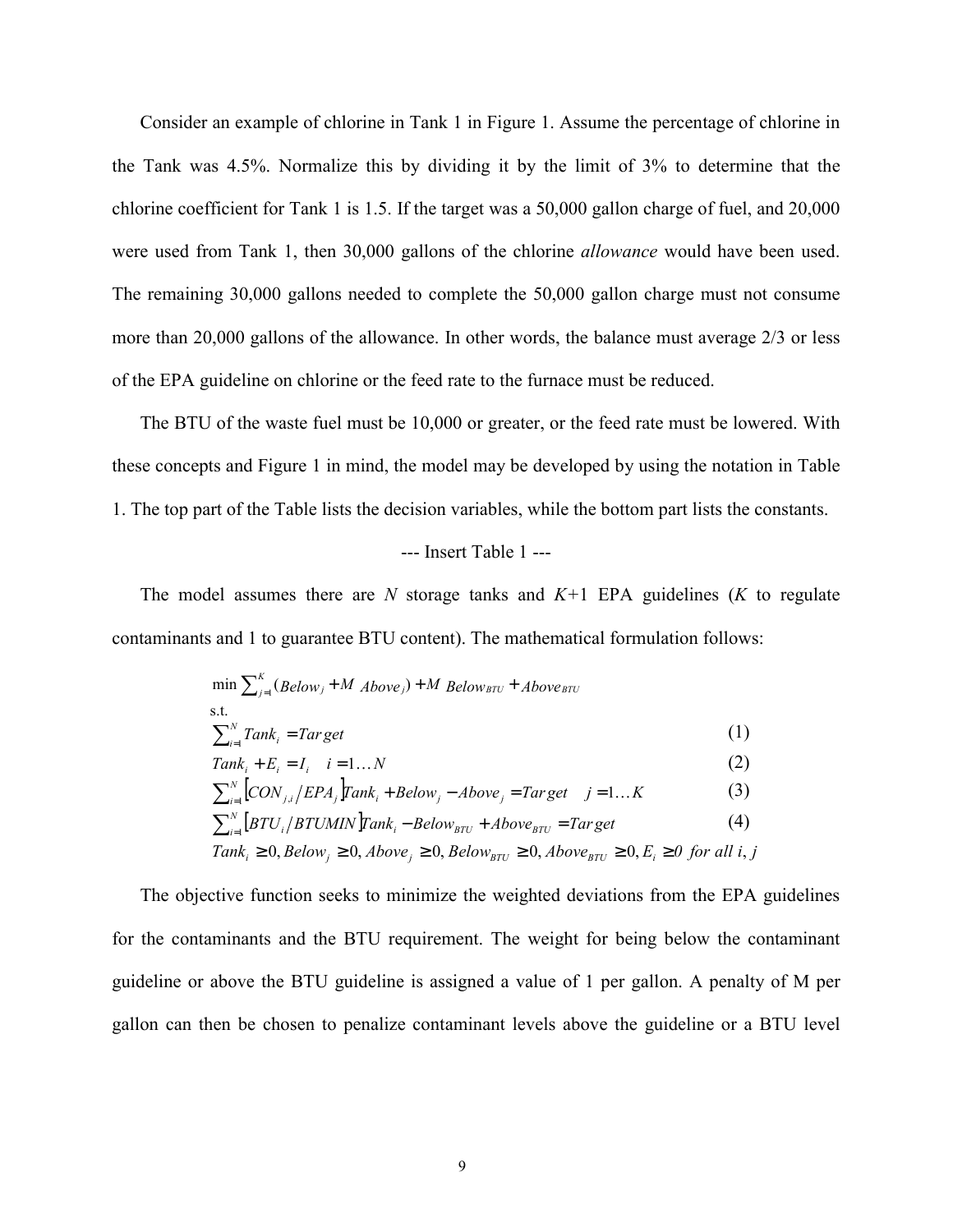below the guideline. A higher value of M lessens the likelihood that any EPA guidelines will be violated, thereby reducing the likelihood that the feed rate must be lowered.

Constraint (1) determines the amount of waste required from the *N* storage tanks to create a blend (charge) of *Target* gallons. Constraint (2) guarantees that the amount of waste used from a tank does not exceed its total inventory available. Constraints (3) and (4) determine the penalties for deviating from the EPA guidelines for contaminants (3) and BTU (4).

To illustrate the model in more detail consider a chlorine example for constraint (3). Assume the solution yielded Tank<sub>1</sub> = 20,000 gallons and Tank<sub>2</sub> = 30,000 gallons. Further assume that chlorine in Tank<sub>1</sub> was 4.5% so the coefficient for Tank<sub>1</sub> in the chlorine constraint is 1.5, and that the chlorine content for Tank<sub>2</sub> was  $0.75\%$  yielding a coefficient of 0.25. Then  $[(1.5)(20,000) +$  $(0.25)(30,000) = 37,500$ . Since the Target was 50,000, we are BELOW the limits on chlorine by 12,500. This 12,500 will be added to the deviation value in the objective function (BELOW values on contaminants have a weight of 1). The process works in reverse for BTU, where ABOVE values have a weight of 1.

The simplicity of the proposed model should also facilitate implementation. Recently Hopp et. al. (1997 p.329) conjectured that "one reason for the failure of companies to make use of advanced methods is the difficulty in implementing them." They later proposed guidelines for developing easily implementable solutions (Hopp et. al. 1999 p. 978). Although these guidelines applied to inventory management solutions, they suggested that the guidelines might apply to other real-world systems. Following these general guidelines, the proposed waste-fuel blending model's simplicity should be easy to implement.

#### **4. Case Study: Implementing the Waste-Fuel-Blending Model**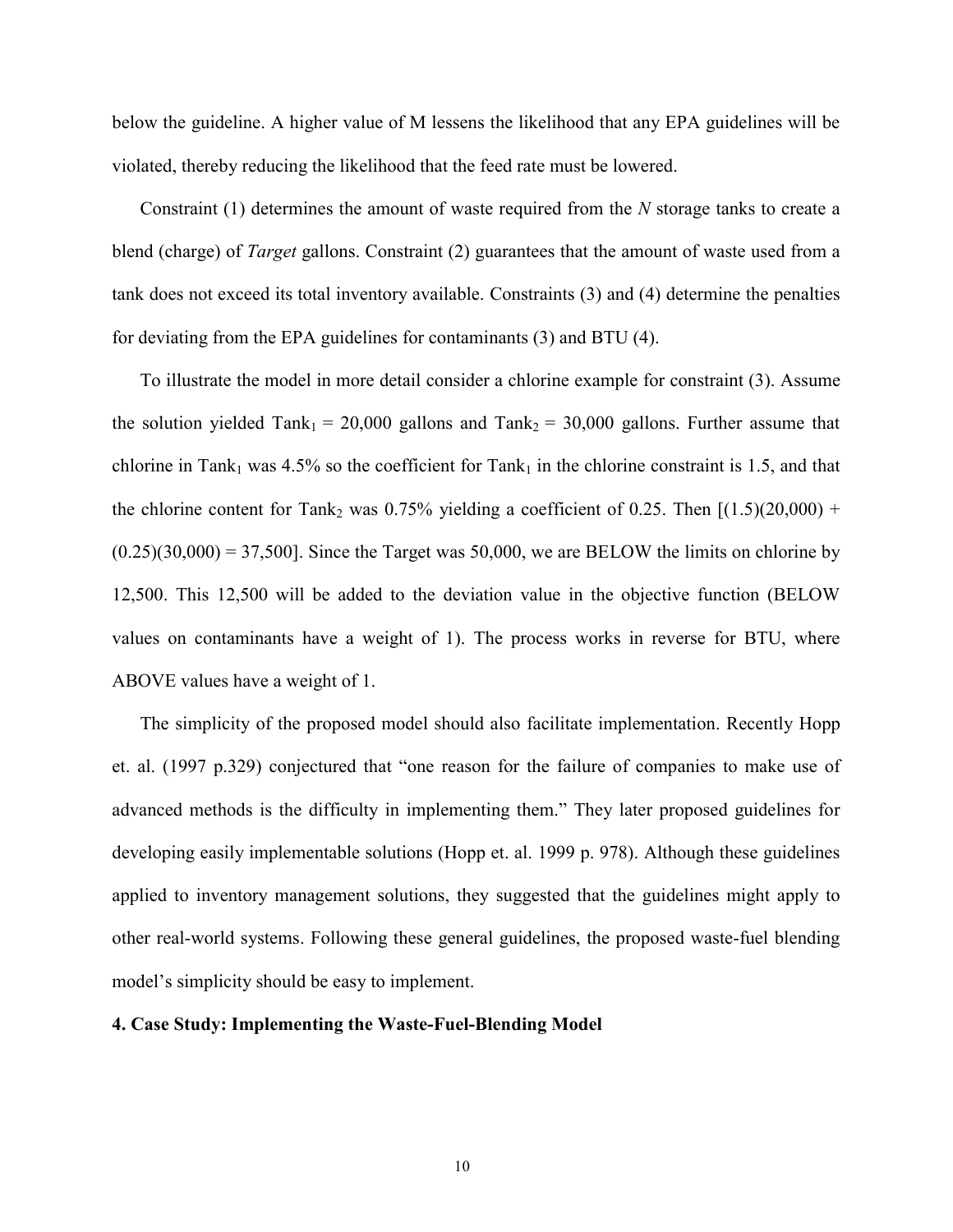Observing the blending model's implementation in a real-world setting helps validate the model, and provides a deeper understanding of implementation issues. The researchers acted as participant-observers during the implementation process. To describe this experience, we will divide this section into three parts: overall situation for the application, technical and managerial implementation details, and implementation results.

#### *4.1 The Situation*

The opportunity to apply the model arose when TBN Cemtech, a fuel manager, and Medusa Cement Company, a cement kiln owner, requested our involvement in their problem. The companies had formed a joint venture and the benefits were to be shared in a previously agreed distribution. The fuel manager's responsibility was to provide acceptable fuels to the kiln for its continuous operations. The kiln operated seven days per week, 24 hours per day, except for a roughly six-week shutdown period each year for maintenance. The fuel manager provided wastederived fuel to be used as a substitute for and in conjunction with coal (fossil) fuel. The waste fuel was produced in other manufacturing processes and the companies that created it (generators) paid the fuel manager for its disposal within the laws governing such processes. The higher the concentration levels of contaminants in the waste, the more the fuel manager charged the generator. The fuel manager paid the cement kiln a constant price per gallon to motivate the cement company to use the waste-derived fuel.

The physical structure of the operation is represented in Figure 2. The connecting pipes in the figure all support two-way flows. The two large blending tanks each had a 60,000-gallon fuel capacity. The waste fuel was mixed in these tanks, then pumped to the kiln furnace for burning. The six tanks in the tank farm each had a 20,000-gallon capacity. The chemical specifications of the contents in these six tanks were known at all times. Typically, the contents of the six tanks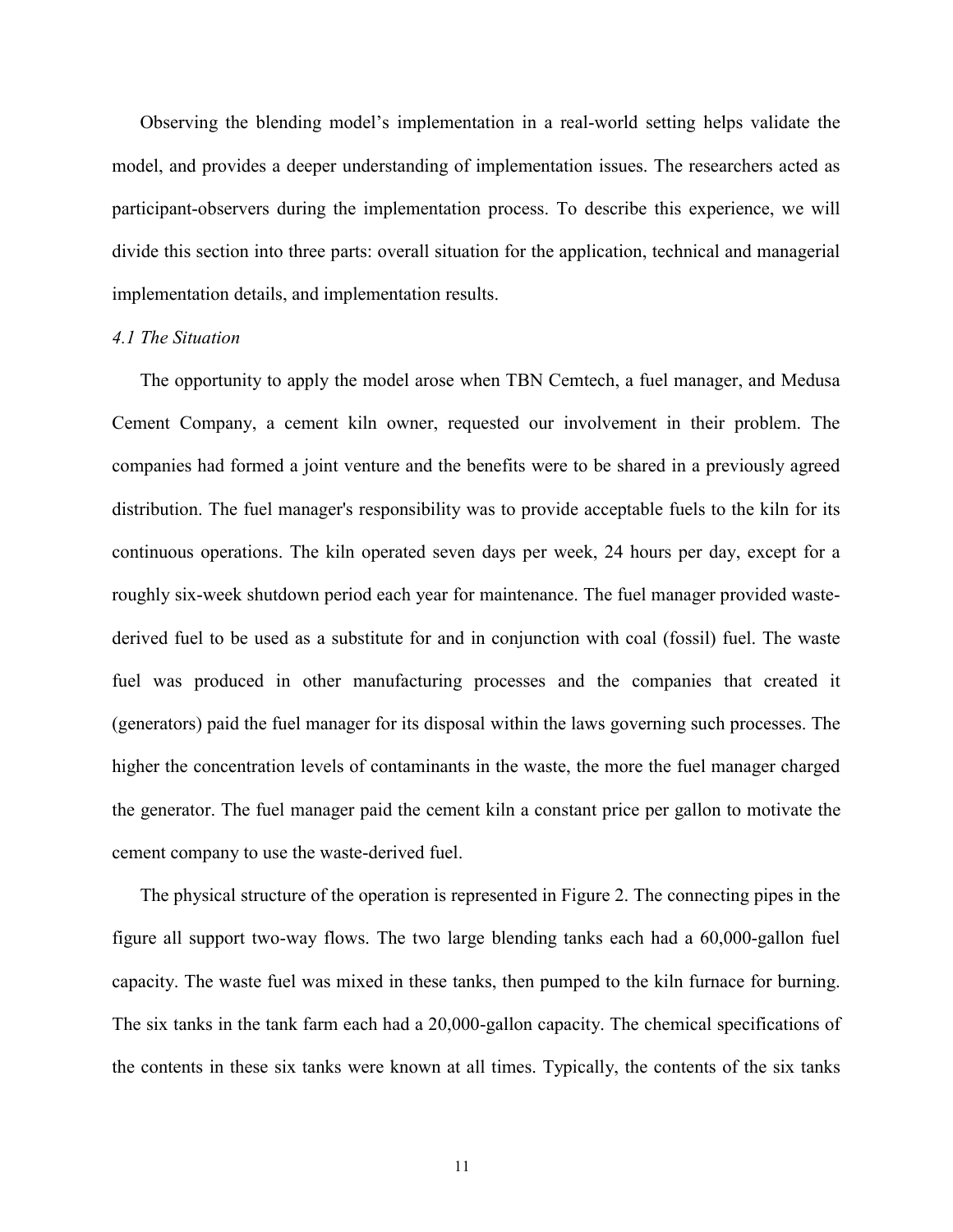were used to create the mixture in one of the blending tanks that would fuel the kiln. While one of the blending tanks was actively feeding the kiln, the others were being filled to take over when the previous tank was empty. Mixing a blend and fueling the kiln from the same tank at the same time wasn't possible so two blending tanks were needed. A 50,000-gallon charge in a blending tank would typically run the furnace for about 24 hours. Tanker trucks, each with a 5,000-gallon capacity, hauled wastes from the generator plants to the fuel-management facility. The fuel manager used some heuristic "receiving" guidelines to decide whether to accept the load. For example, one guideline specified that a load would not be accepted if the chlorine content was greater than 6% (the allowable chlorine limit for "burning" was 3%.). The second decision was to determine into which of the eight tanks (six holding tanks and two blending) a truck's contents should be unloaded. Generally, the operator unloaded the trucks into the holding tank that had enough capacity to accept the load and contained material most similar to the contents of the truck.

# ---Insert Figure 2---

Before developing the waste-fuel blending model, the operators used a spreadsheet to design a charge of fuel for the cement kiln in a two-pronged trial-and-error process. They reviewed the waste inventories in the six holding tanks, made a guess as to how much from each might make a good blend, and then used the spreadsheet to estimate the final contaminant and BTU level of the blend. If the blend violated any of the EPA guidelines, the operator tried another mix until he was satisfied with the result. Similarly, if the mixture met the guidelines but was well below contaminant guidelines or well above the BTU minimum, the operator adjusted the mixture.

The operators and the general manager agreed that this judgmental process yielded inconsistent results. Different operators had different experience and expertise and each had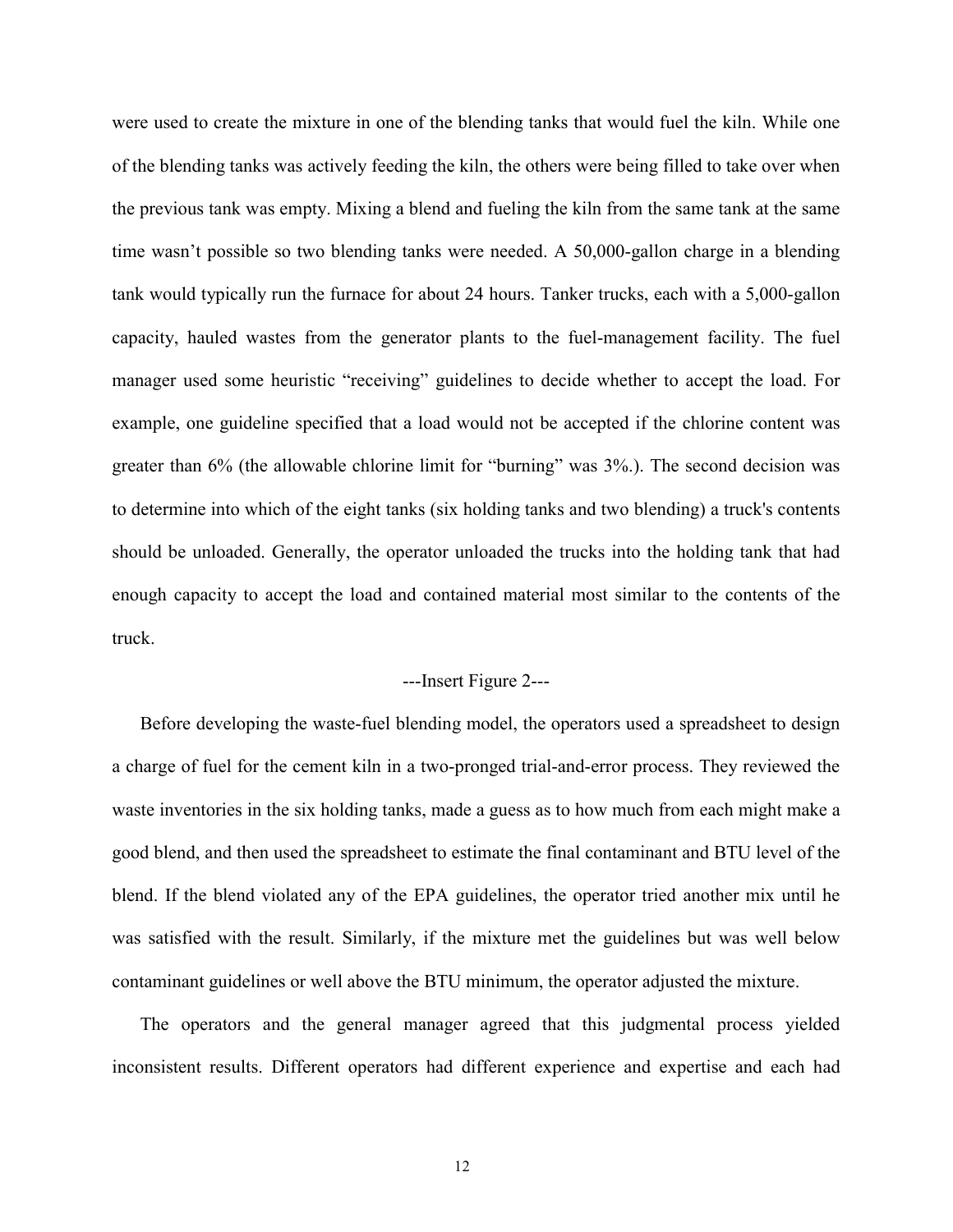developed his own approach to designing a blend. Depending on the inventories available in the tank farm, a number of attempts might be required to find an acceptable blend, which frustrated the operators.

# *4.2 Implementation Details*

The implementation details included technical issues, dealing with the model and its computer implementation, and social issues, dealing with making the model work for the people involved. We will use a simple list format to name and explain each of the issues that arose. Technical projects in operations management often involve only managerial and technical personnel, thereby ignoring other members of the work force. In contrast, this implementation team followed a Total Quality Management (TQM) approach that included inputs from representatives of all the major functions. Goetsch and Davis (2000) provide an indepth description of the TQM approach. Scholtes, Joiner, and Streibel (1996) detail running successful teams for problem-solving processes. These general guidelines were followed during the implementation. The implementation team also paid particular attention to involving fuelblending operators because they were the end users of the system and the most knowledgeable about the operations. TBN Cemtech's general manager, Rob Miller, was a strong supporter of our process and was a major contributor.

# *4.2.1 Objective-function coefficients*

The fuel manager and the cement kiln manager both wanted to use as much waste-derived fuel in the kiln as possible but adamantly wanted to avoid violating the EPA guidelines on contaminants and BTU. If the limits were violated, the fuel feed rate had to be slowed to accommodate the violation and the possibility of problems with the EPA increased. The parties agreed to weight the conditions so that the penalty for exceeding a limit by one gallon for one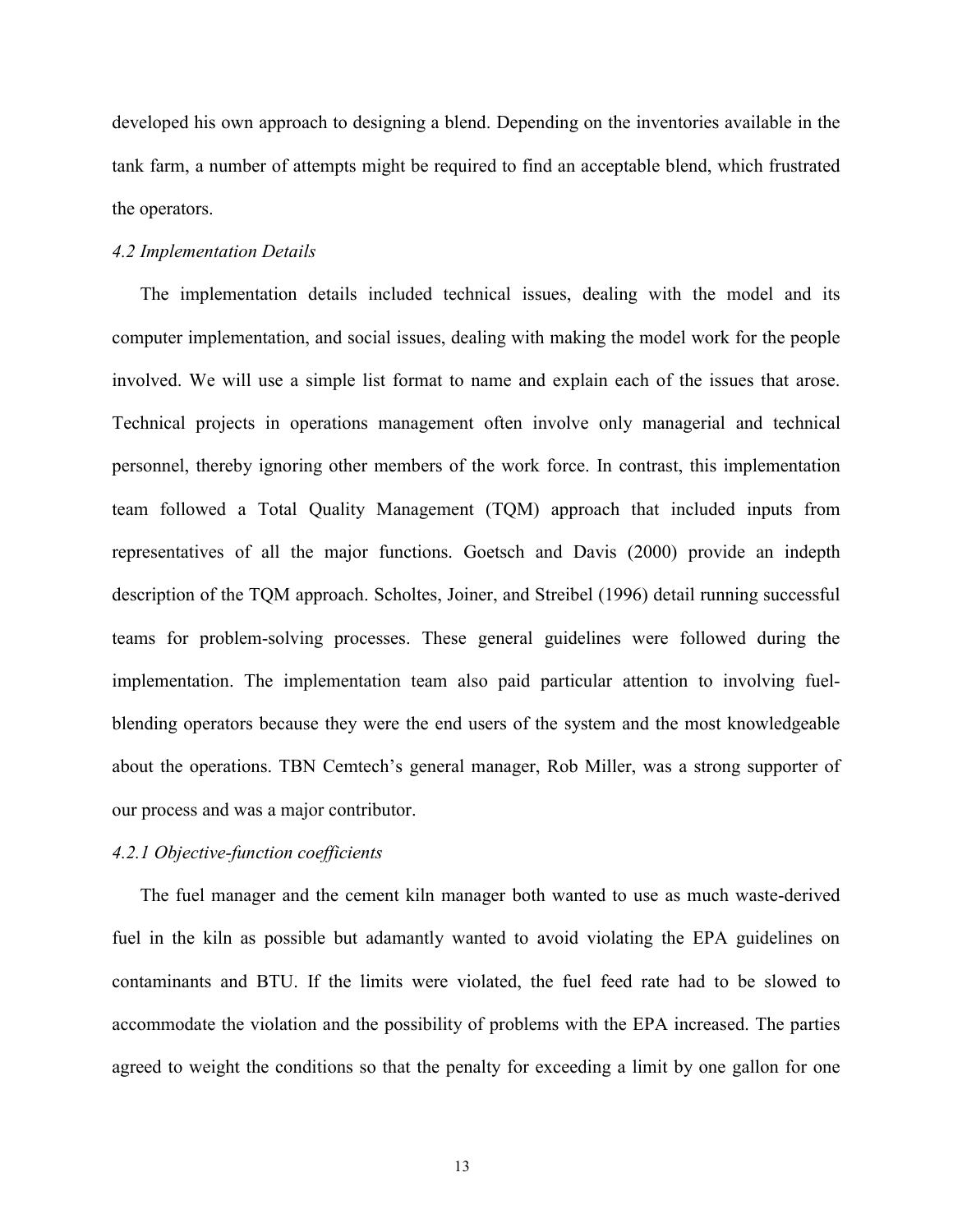material had a higher penalty than the sum of the penalties for all gallons for all contaminants that were below the limit.

# *4.2.2 Constraints*

Occasionally, storage tanks from the tank farm were emptied for maintenance as required by law (EPA regulations), which made necessary adding some constraints to the model that gave the operators the option to force the contents of a particular tank into the next blend.

# *4.2.3 Microcomputer implementation*

The fuel-manager used IBM-compatible microcomputers to run the operation and the tankfarm-inventory data were formatted for the Microsoft Excel spreadsheet. The Excel User's Guide (Microsoft Corporation 1996) describes the Solver mathematical-programming capability built into Excel and developed by Frontline Systems Inc. Fylstra, et. al. (1998) and Patterson and Harmel (2001) provide additional information concerning this tool. Excel's capability proved adequate for the algorithmic requirements of the implementation effort, but the application needed to be as user friendly as possible for the operators. To accommodate the two platforms, we developed a graphical user interface using the Visual Basic programming capabilities within Excel, described by Walkenbach (1996). The result was an application that appeared to be an off-the-shelf Windows product. Screen layouts were designed to be familiar to operators and well integrated with the company's pre-existing systems.

#### *4.2.4 Documentation*

The programming was completed in a highly modular, well-documented fashion so that the fuel manager could take over software maintenance independent of the developers. In fact, because Excel and Visual Basic are popular, the documentation opened many alternatives for software maintenance, internal and external to the company. In addition to the system

14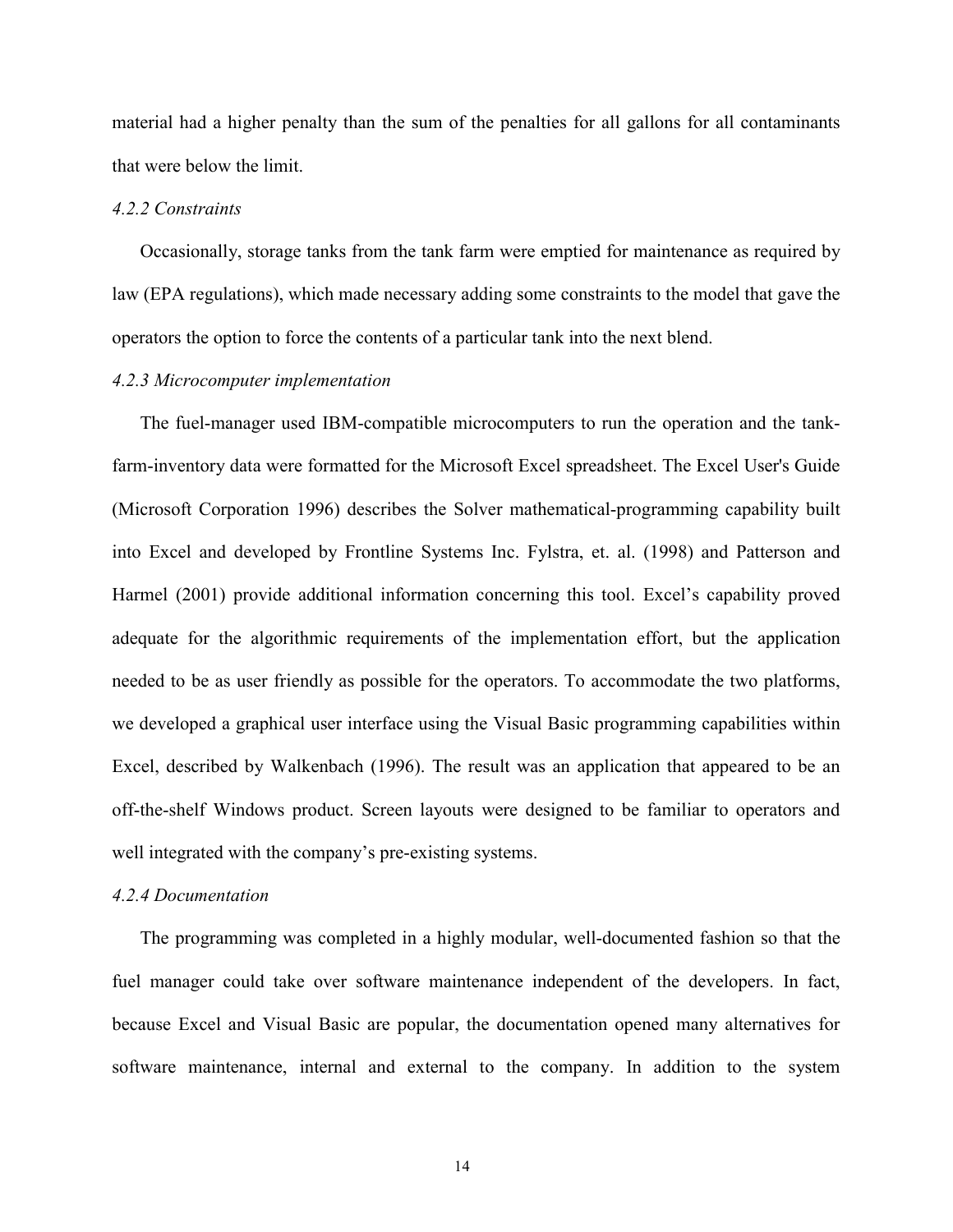documentation, a user's manual was developed, which contains shots of every screen in the system and a complete, real numerical example to illustrate system use.

# *4.2.5 Training*

The developers provided extensive training to the lead operator of the waste-fuel-blending process. During the training session, the operator provided feedback to improve the system. After the developer adjusted the system and the lead operator made a final review, the operator took over training for the other operators.

#### *4.2.6 ìDummyî tanks*

Operators had been using heuristic guidelines to decide whether to accept or reject truckloads of wastes and the operators expressed concern about the risk of accepting a load that might lead to violating EPA guidelines. If they accepted a load with very high contaminant levels, they might not be able to blend a load in the tank farm that met EPA guidelines. In response to their concerns, two "dummy" tanks were added to the model to improve the heuristic system. In this situation, if doubt arose about a load's acceptability, the specifications for its contents could be entered into the computer system as a "dummy" tank. Then the model could be run to force the contents of the "dummy" tank load into the next blend. If an acceptable blend could be designed, the load would be accepted. Otherwise, it was a rejection candidate. This truckload-testing part of the model became a regular part of the process: if the load in the "dummy" tank worked well at the computer, it could be the next blend in reality.

## *4.2.7 A second model is needed*

A second model was added after an operator asked whether the software could produce a solution that contained the largest possible volume within the burn and EPA guidelines. He needed to know precisely how to make that blend. Given reluctance to slow the feed rate,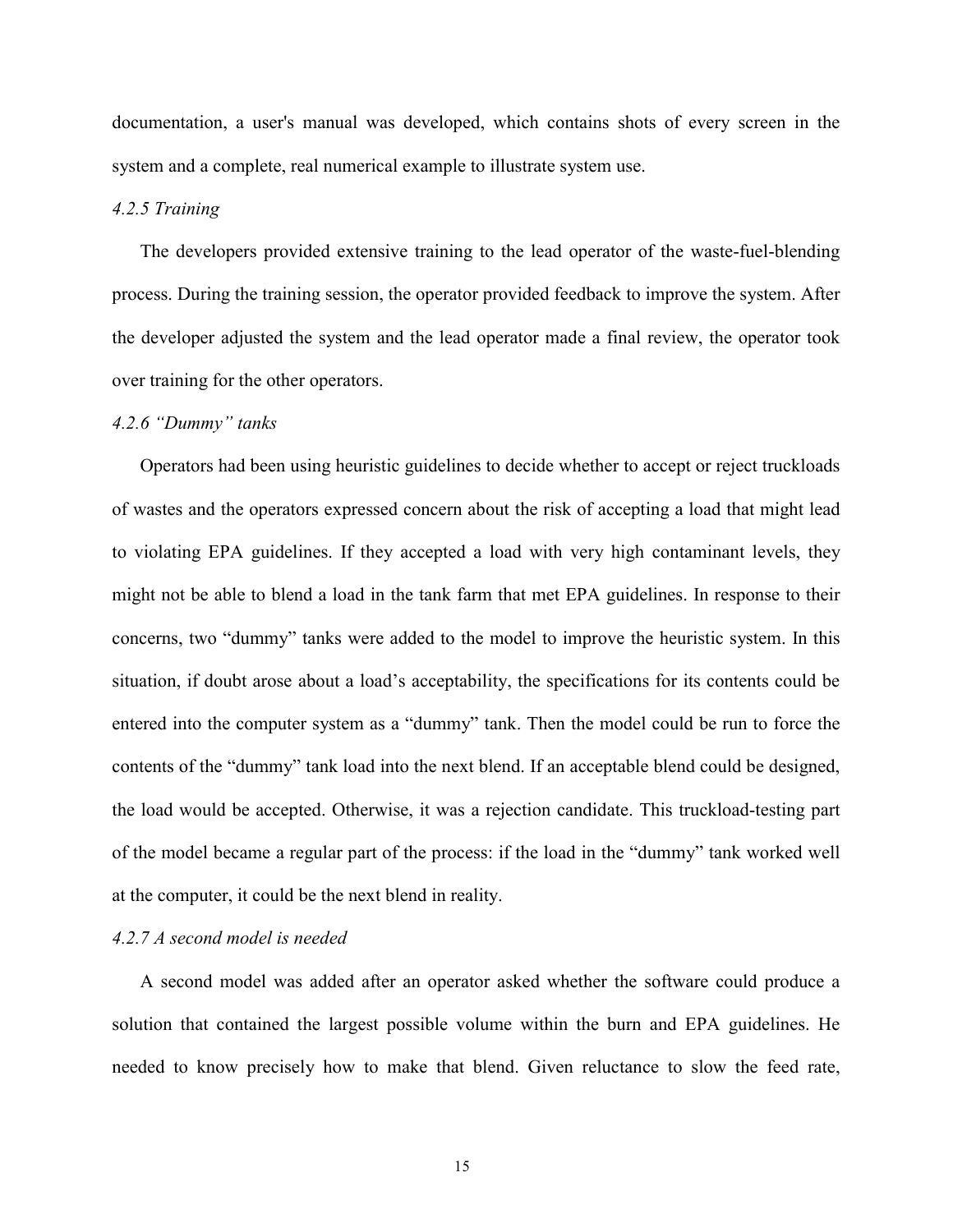smaller-volume blends would be preferable to blends that violated the EPA guidelines. However, the drawbacks to this approach include more work for the fuel manager personnel in order to blend more charges, and that more inventory would be left in the other storage tanks that might prevent accepting new wastes from generators. This request resulted in another goalprogramming model, with a new variable  $z =$  maximum deviation from guidelines:

$$
\max\left\{\sum_{i=1}^{N} Tank_i - Mz\right\}
$$
\ns.t.  
\n $Tank_i + E_i = I_i$   $i = 1...N$   
\n
$$
\sum_{i=1}^{N} [(CON_{j,i}/EPA_j) Tank_i - Tank_i] - z \le 0 \quad j = 1...K
$$
\n
$$
\sum_{i=1}^{N} [(BTU_i/BTUMIN) Tank_i - Tank_i] + z \ge 0
$$
\n
$$
z \ge 0, Tank_i \ge 0, E_i \ge 0 \text{ for all } i
$$

This model determines the maximum amount of waste fuel that can be blended without violating the EPA guidelines, so that the maximum feed rate can be sustained.

#### *4.3 Implementation Results*

External costs to develop the goal-programming-decision-support system totaled \$19,500. While the company did not keep precise records of the internal costs, the general manager estimated they were much less than the external costs. The total time to complete development and implementation was three months. The gross profit of the fuel-management joint venture in the year preceding the implementation was \$950,000. In the year following the implementation, gross profit reached \$1.4 million. Of the \$450,000 increase, \$200,000 represented cost reduction efforts at the facility and were unrelated to model implementation. The remaining \$250,000 was due to the goal-programming implementation, thus increasing gross profits by more than 25%.

The fuel manager could accept waste streams with higher contaminant levels for burning as fuel because the model showed how to blend them into acceptable fuel. Comparing loads rejected before and after the model was implemented provides strong evidence that the goal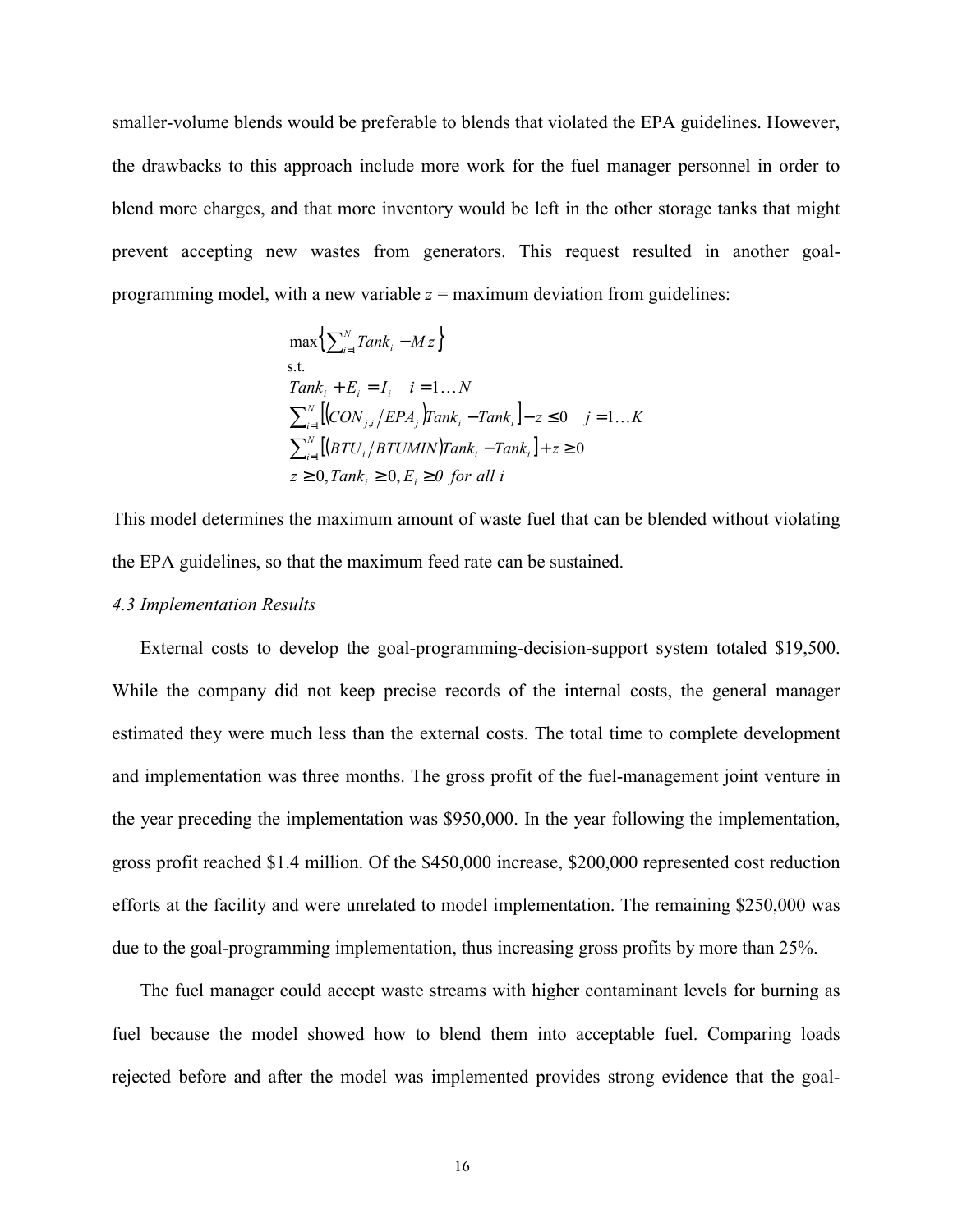programming model produced the desired results. In the year preceding the model implementation, 65 loads were rejected; while in the year following, only eight were rejected. That operators could use the "dummy" tanks to evaluate a particularly harsh load was extremely useful. The kiln used record volumes of waste-derived fuels because these extra loads could be accepted. The waste fuels provided 47% of the total needs of the kiln in the year following the implementation of the model, resulting in savings in excess of \$1million on coal purchases. These coal savings, of course, cannot be attributed to the goal-programming model but instead to the idea of burning waste fuel efficiently in cement kilns. It also means that the consumption of more than 42,000 tons of coal was avoided.

# **5. Summary Observations**

Ideally prevention strategies would completely eliminate the problem of waste disposal, however given the volume of waste produced each year practitioners can expect to deal with waste disposal well into the future. Academicians can help to understand and predict how operations managers might respond to this problem. This research develops a goal-programming approach to blend waste into fuel. A case study of the model illustrates the effectiveness of this approach and highlights the technical, social, and managerial issues involved in development and implementation.

This research also contributes to our larger understanding of the issues in environmental management; for example, that regulatory specifications matter and can be met. Since fuel managers rely heavily on regulatory specifications as a guide for blending fuel, regulatory agencies need to set precise specifications. If the specifications are set too low, disposal may result in environmental damage; if the specifications are too high, regulators may be encouraging excessive fossil-fuel consumption.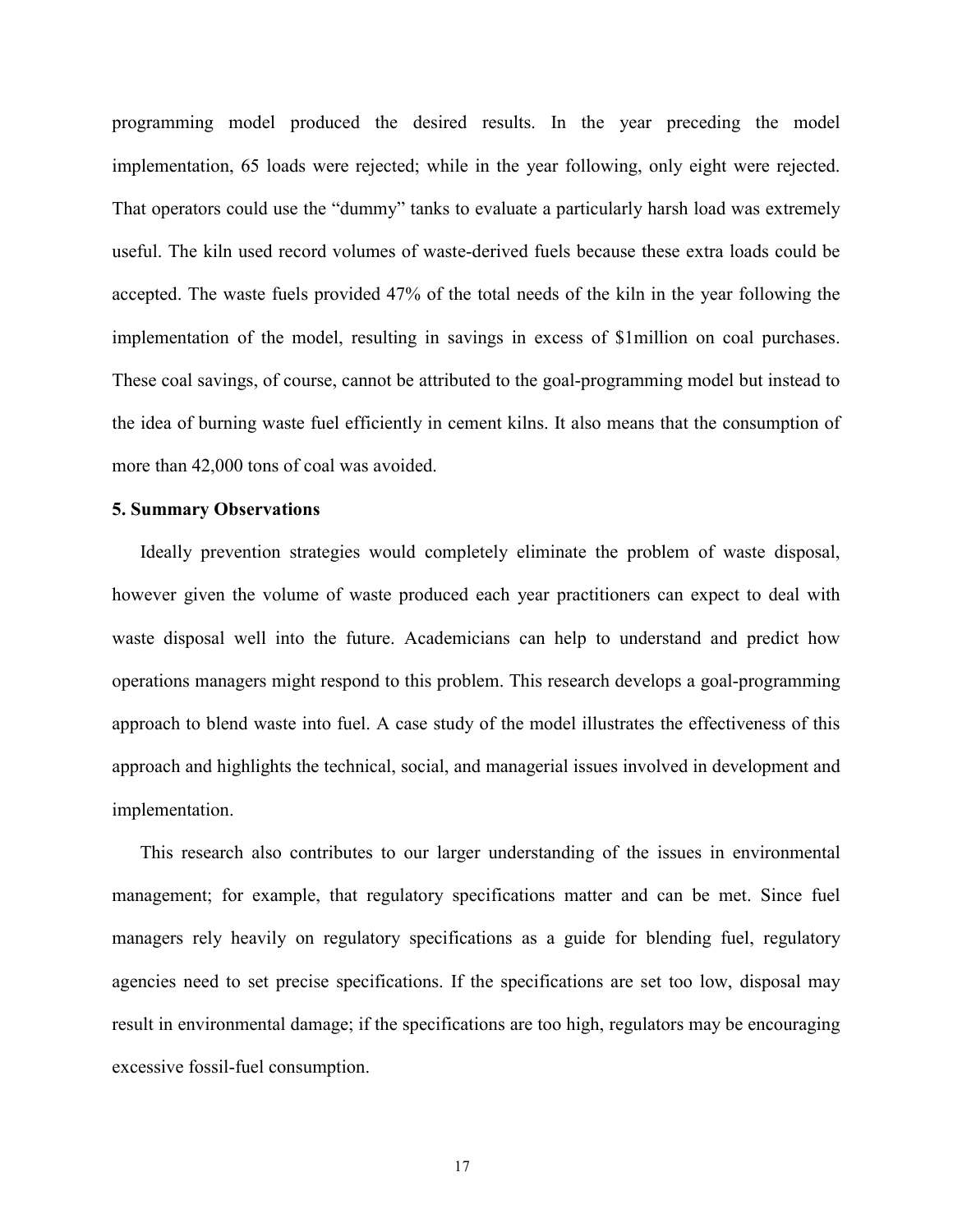Finally, it is important to consider the validity of this research. Recently, researchers have noticed an academic drift (Corbett and Van Wassenhove 1993) and the growth of *scientism* (Meredith 2001) in modeling based research. Studying real-world problems require that researchers not only consider model verification, but also model validation (Miser 1993, Gass 1993). Meredith (2001 p. 330) notes that "many recently published OR/MS research studies following the realists philosophy seem to pay careful attention to verification test but circumvent the true validation process by conducting the validation testing against the intuitive, assumed phenomenon instead of the real phenomenon in the description phase, thus generating ëivorytower prescriptions' instead of real-world knowledge."

The implementation of the model in a real world setting helped validate the research. One year after the implementation effort the firm reported significant improvements in productivity and profitability. This helps confirm the applicability of the model and the quality management approach to develop the model. Productivity improvements occurred by getting as close the EPA specifications as possible with violating them, which simultaneously increased revenue and achieved the maximum throughput rate. We believe that as other organizations seek improve the productivity of their waste disposal processes they will also consider similar approaches.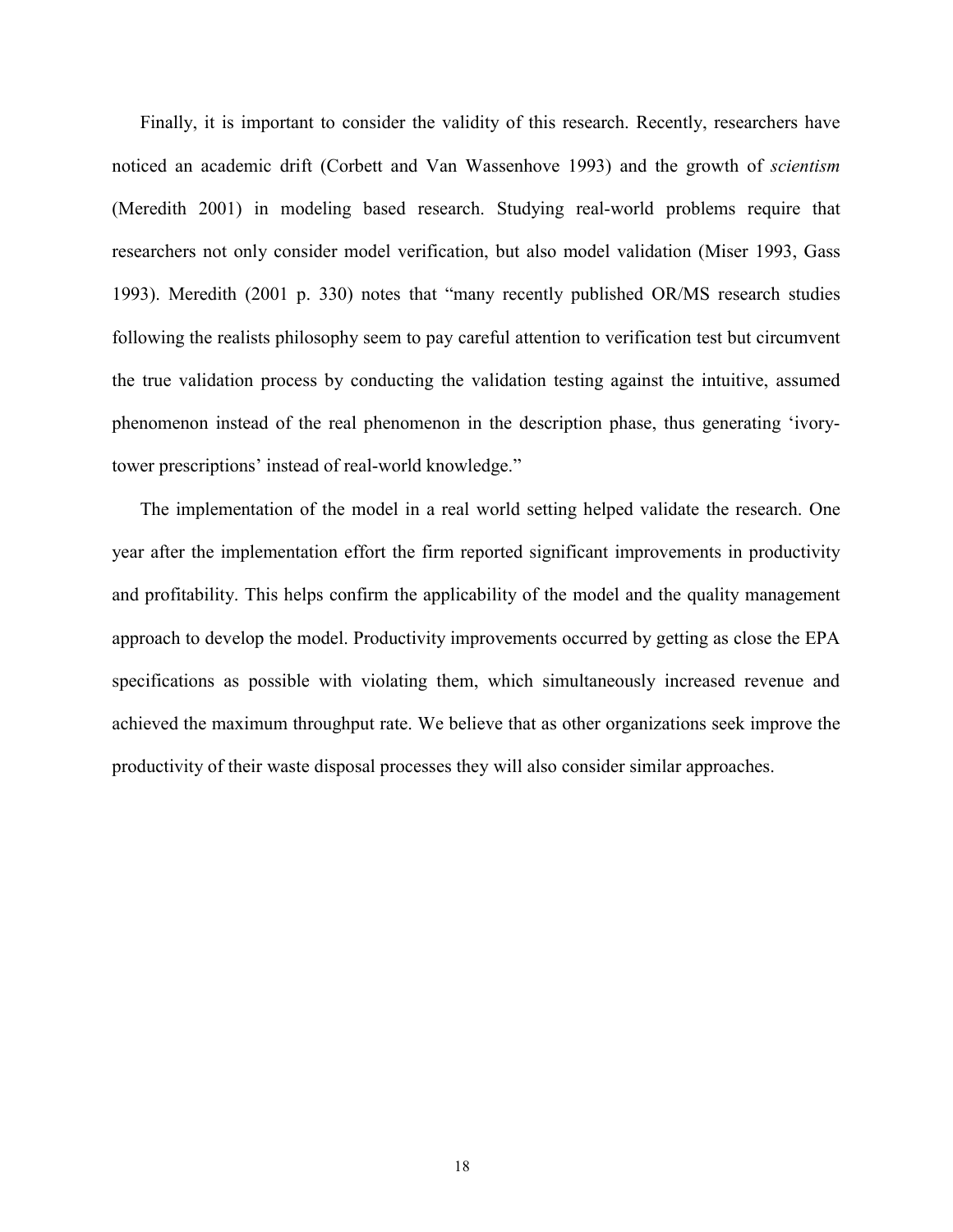# **References**

- Al-Shammari, Minwir, and Dawood Isaam 1997. Linear Programming Applied To A Production Blending Problem: A Spreadsheet Modeling Approach. Production and Inventory Management Journal, 38, 1, 1-7.
- Amouzegar, Mahyar A., and Khosrow Moshirvaziri 1999. Determining optimal pollution control policies: An application of bilevel programming. European Journal of Operational Research, 119, 1, 100-120.
- Angell, Linda C. and Klassen, Robert D. 1999. Integrating environmental issues into the mainstream: an agenda for research in operations management. Journal of Operations Management, 17, 575-598.
- Chang, NI-BIN, and S. F. Wang 1997. A fuzzy goal programming approach for the optimal planning of metropolitan solid waste management systems. European Journal of Operational Research*,* 99, 2, 303-321.
- Changchit, Chaweng and M. P. Terrell 1993. A multiobjective reservoir operation model with stochastic inflows. Computers & Industrial Engineering*,* 24, 2, 303-313.
- Charnes, A. and W. W. Cooper 1976. A Goal Interval Programming Model for Resource Allocation in a Marine Environmental Protection Program. Journal of Environmental Economics and Management*,* 3, 4, 347-362.
- Charnes, A., W. W. Cooper, K. R. Karwan, and W. A.Wallace 1979. A Chance-Constrained Goal Programming Model to Evaluate Response Resources for Marine Pollution Disasters. Journal of Environmental Economics and Management*,* 6, 3, 244-274.
- Corbett, C. J. and L. N. Van Wassenhove 1993. The natural drift: what happened to operations research?. Operations Research 41, pp. 625-640.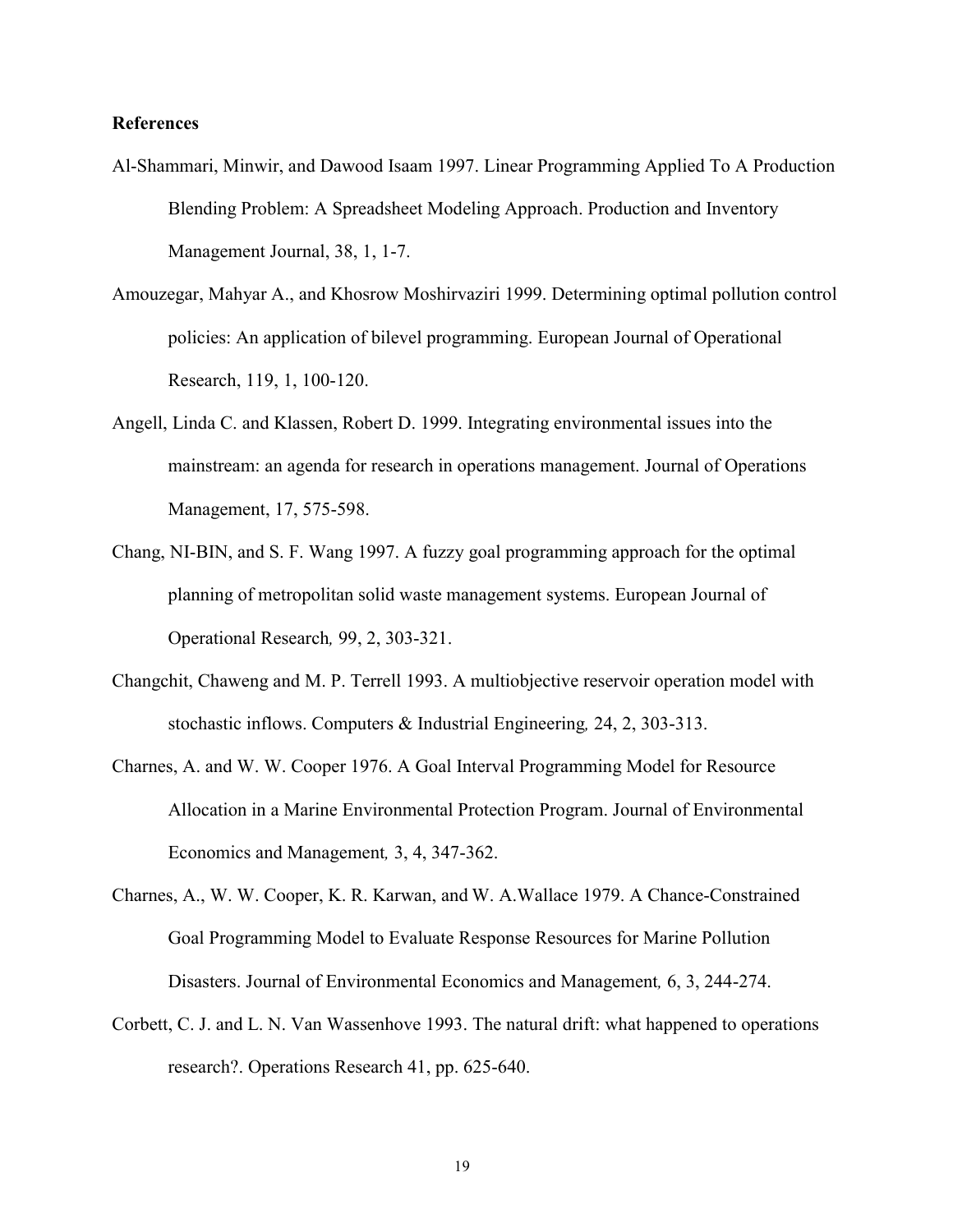- Environmental Protection Agency 1999. National Emission Standards for Hazardous Air Pollutants from Hazardous Waste Combustors. Federal Register, 64, 189, 53038-53070.
- Environmental Protection Agency 1999. Standards for Owners and Operators of Hazardous Waste Treatment, Storage, and Disposal Facilities. Federal Register, 64, 189, 53074- 53075.
- Fylstra, Daniel, Leon Lasdon, John Watson, and Allan Waren 1998. Design and use of the Microsoft Excel Solver. Interfaces, 28, 5, 29-55.
- Gass, S. I. 1993. Model accreditation: a rationale and process for determining a numerical rating. European Journal of Operational Research 66, pp. 250-258.
- Giannikos, Ioannis 1998. A multiobjective programming model for locating treatment sites and routing hazardous wastes. European Journal of Operational Research*,* 104, 2, 333-342.
- Goetsch, David L., and Stanley B. Davis 2000. Quality Management, 3rd Edition*,* Prentice Hall, Upper Saddle River, New Jersey.
- Gupta, Surendra M., and Jacqueline A. Isaacs 1997. Value analysis of disposal strategies for automobiles. Computers & Industrial Engineering*,* 33, 1,2, 325-328.
- Hart, John R. 1994. Comparison of emissions from burning hazardous waste in a dry-process cement kiln with emissions from burning conventional fossil fuels. Hazardous Waste & Hazardous Materials*,* 11, 1, 193-9.
- Hobbs, Benjamin F., and Peter Meier 2000. Energy decisions and the environment: a guide to the use of multicriteria methods, Kluwer Academic Publishers, Boston, MA.
- Hopp, Wallance J., Spearman, Mark L., Zhang, Rachel Q. 1997. Easily Implementable Inventory Control Policies. Operations Research, Vol. 45, No. 3, 327-340.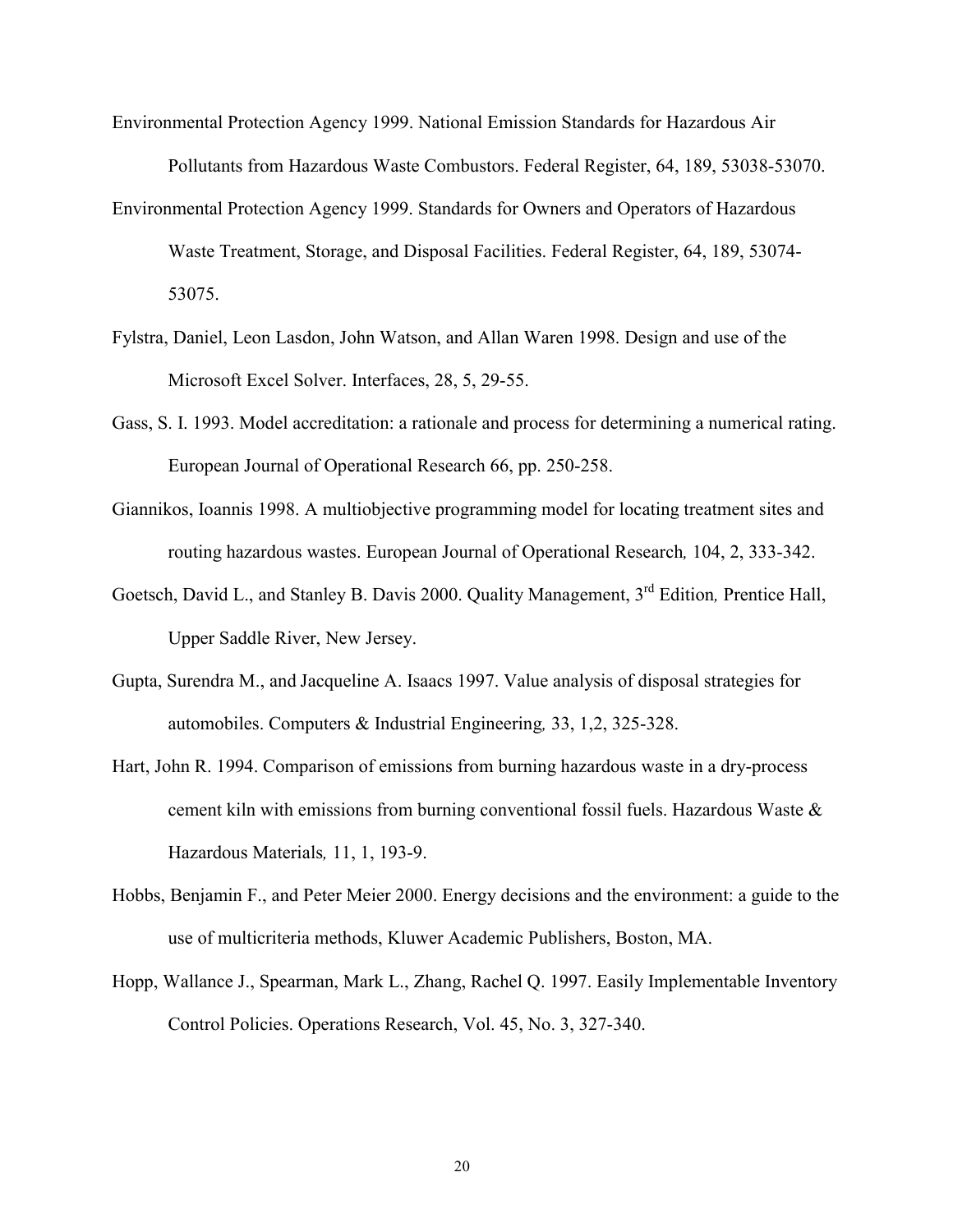- Hopp, Wallance J., Zhang, Rachel Q., Spearman, Mark L. 1999. An easily implementable hierarchical heuristic for a two-echelon spare parts distribution system. IIE Transactions, Vol. 31, 977-988.
- Karmarkar, Uday S., and Rajaram Rajaram 2001. Grade selection and blending to optimize cost and quality. Operations Research, 49, 2, 271-280.
- Kemezis, Paul 1993. EPA gets heat on haz-waste kilns. ENR*,* 231, 34.
- Klassen, Robert D. 1993. Integration of environmental issues into manufacturing. Production and Operations Management Journal, 34, 1, 82-88.
- Lamb, C. W., F. M. Miller and A. Roth 1994. Detailed determination of organic emissions from a preheater cement kiln co-fired with liquid hazardous wastes. Hazardous Waste & Hazardous Materials*,* 11, 1, 201-16.
- Microsoft Corporation 1996. User's Guide Microsoft Excel*.*
- Mihailidis, D. and K. R. Chelst 1998. Optimal blending of out-of-specifications substances. The Journal of the Operational Research Society, 49, 5, 458-466.
- Miser, H. J. 1993. A foundational concept of science appropriate for validation in operational research. European Journal of Operational Research 66, pp. 204-215.
- Mogharabi, Saeed N., and A. Ravindran 1992. Liquid-Waste Injection Planning Via Goal Programming. Computers & Industrial Engineering*,* 22, 4, 423-433.
- Mohanty, R. P., and Jerry C. C. Koay 1988. A Goal Programming Application for Waste Treatment Quality Control. The International Journal of Quality & Reliability Management*,* 5, 4, 65-77.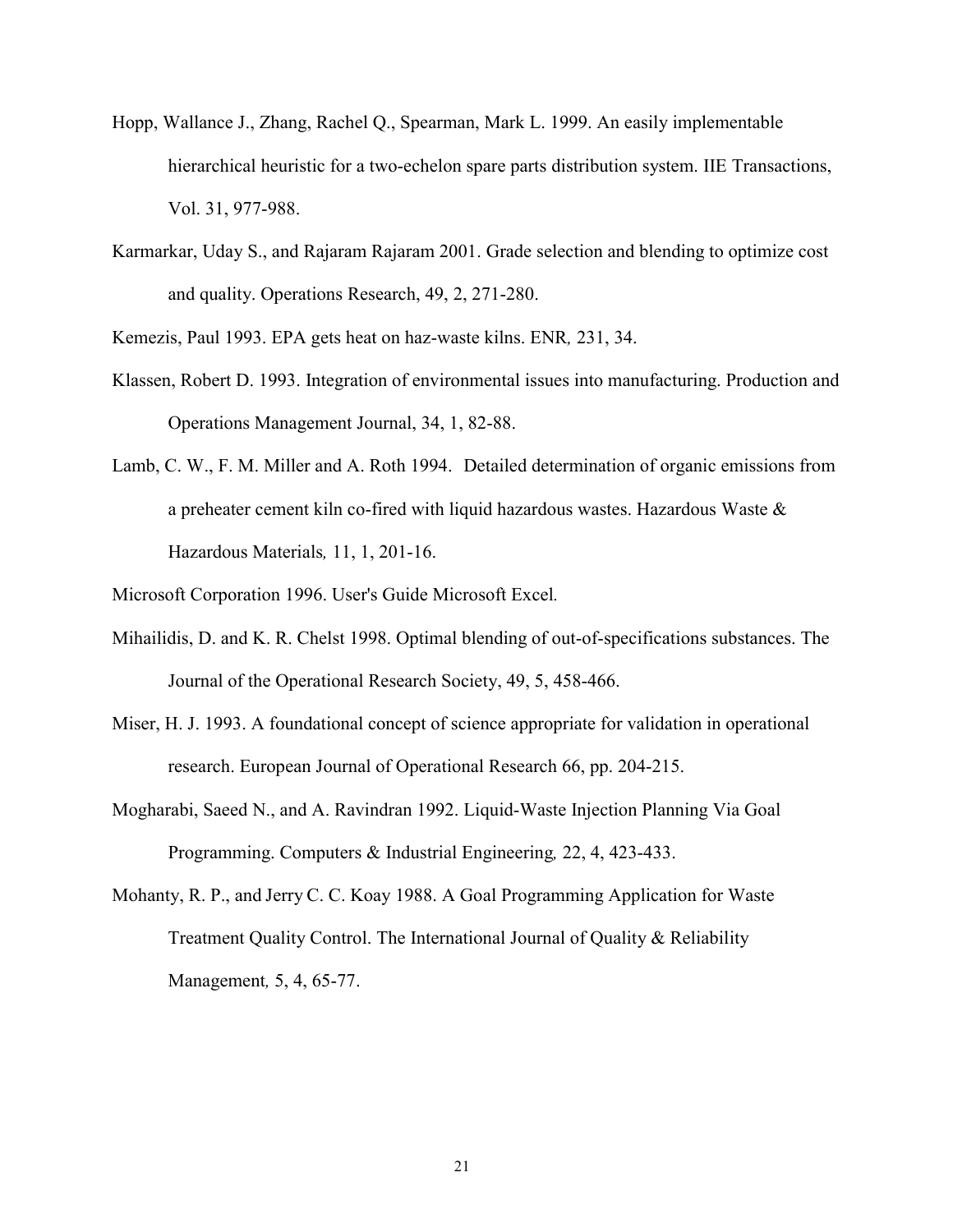- Moore, Laurence J., Jack C. Davis, Aubrey E. Harvey, John J. Imholz 1993. Multicriteria models for analysis of the environmental restoration and waste management program. Computers & Industrial Engineering*,* 25, 1-4, 21-24.
- Norman, P., and S. Naveed, S. 1990. A Comparison of Expert System and Human Operator Performance for Cement Kiln Operation. The Journal of the Operational Research Society*,* 41, 11, 1007-1019.
- Patterson, Mike C. and Bob Harmel 2001. Using Microsoft Excel solver for linear programming assignment problems. International Journal of Management, 18, 3, 308-313.
- Penkuhn, T., Th. Spengler, H. Puchert, and O. Rentz 1997. Environmental integrated production planning for the ammonia synthesis. European Journal of Operational Research, 97, 2, 327-336.
- Rigby, Billy, Leon S. Lasdon, and Allan D. Waren 1995. The evolution of Texaco's blending systems: From OMEGA to StarBlend. Interfaces, 25, 5, 64-83.
- Russo, Michael V. and Fouts, Paul A. 1997. A Resource-base Perspective on Corporate Environmental Performance and Profitability. Academy of Management Journal, Vol. 40, No. 3, 534-559.
- Scholtes, Peter R., Brian L. Joiner, and Barbara J. Streibel 1996. The Team Handbook, 2<sup>nd</sup> Edition*,* Joiner Associates, Inc., Madison, WI.
- Shih, Jhih-Shyang, and H. Christopher Frey 1995. Coal blending optimization under uncertainty. European Journal of Operational Research, 83, 3, 452-465.
- Tayi, Girikumar 1985. A Polynomial Goal Programming Approach to a Class of Quality Control Problems. Journal of Operations Management*,* 5, 2, 237-246.
- Valenti, Michael 1999. Trash, heat, and ash. Mechanical Engineering, 121, 8, 44-47.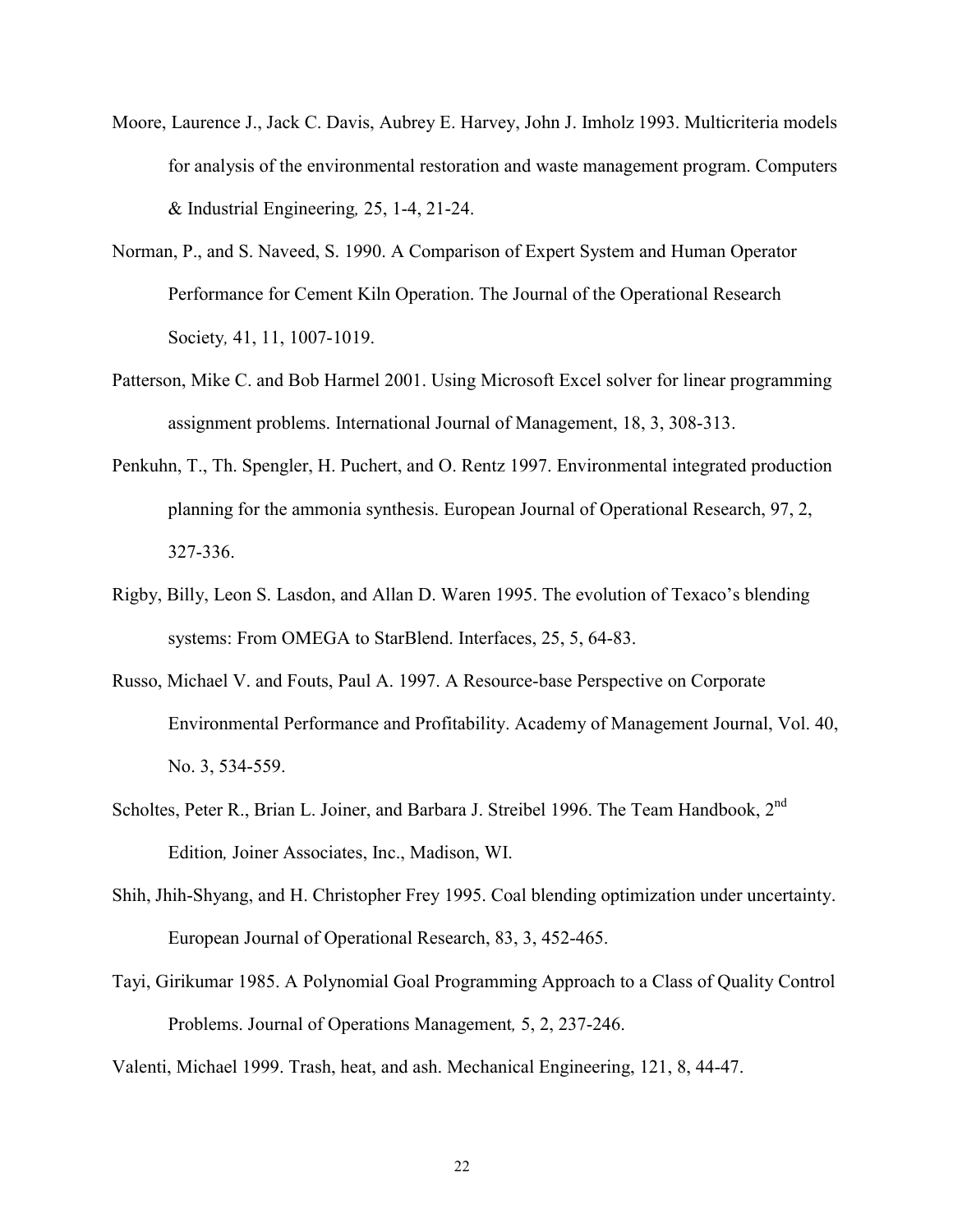- Vermeer, Peter J., Clifford C. Pedersen, William M. Canney, and John S. Ayala 1997. Blendcontrol system all but eliminates reblends for Canadian refiner. Oil & Gas Journal, 95, 30, 74-79.
- Walkenbach, John 1996. Excel For Windows 95 Power Programming with VBA, 2<sup>nd</sup> Edition, IDG Books Worldwide, Inc., Foster City, CA.
- Walley, N. and Whitehead, B. 1994. It's not easy being green. Harvard Business Review, 72, 3, 46-52.

# **Acknowledgements**

 We would like to thank TBN Holdings, Inc., the parent company of TBN Cemtech, for supporting this project. Our special thanks goes to Mr. John Miller, CEO and founder of TBN Holdings, whose use of linear programming at an oil company earlier in his career prompted him to involve us in this project. We thank all of the people, who so graciously contributed important ideas to this project.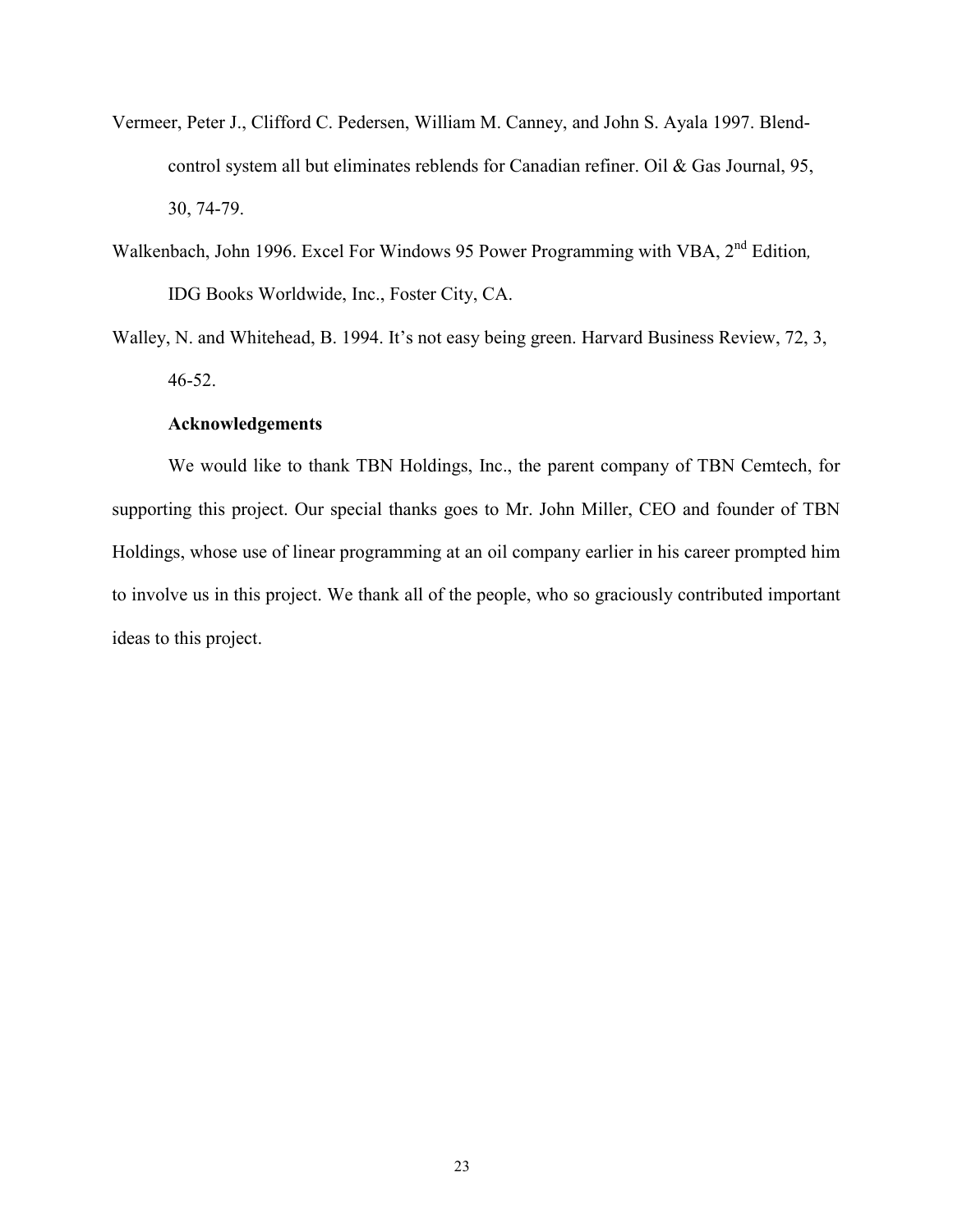

**Figure 1: Waste-fuel blend-process flow**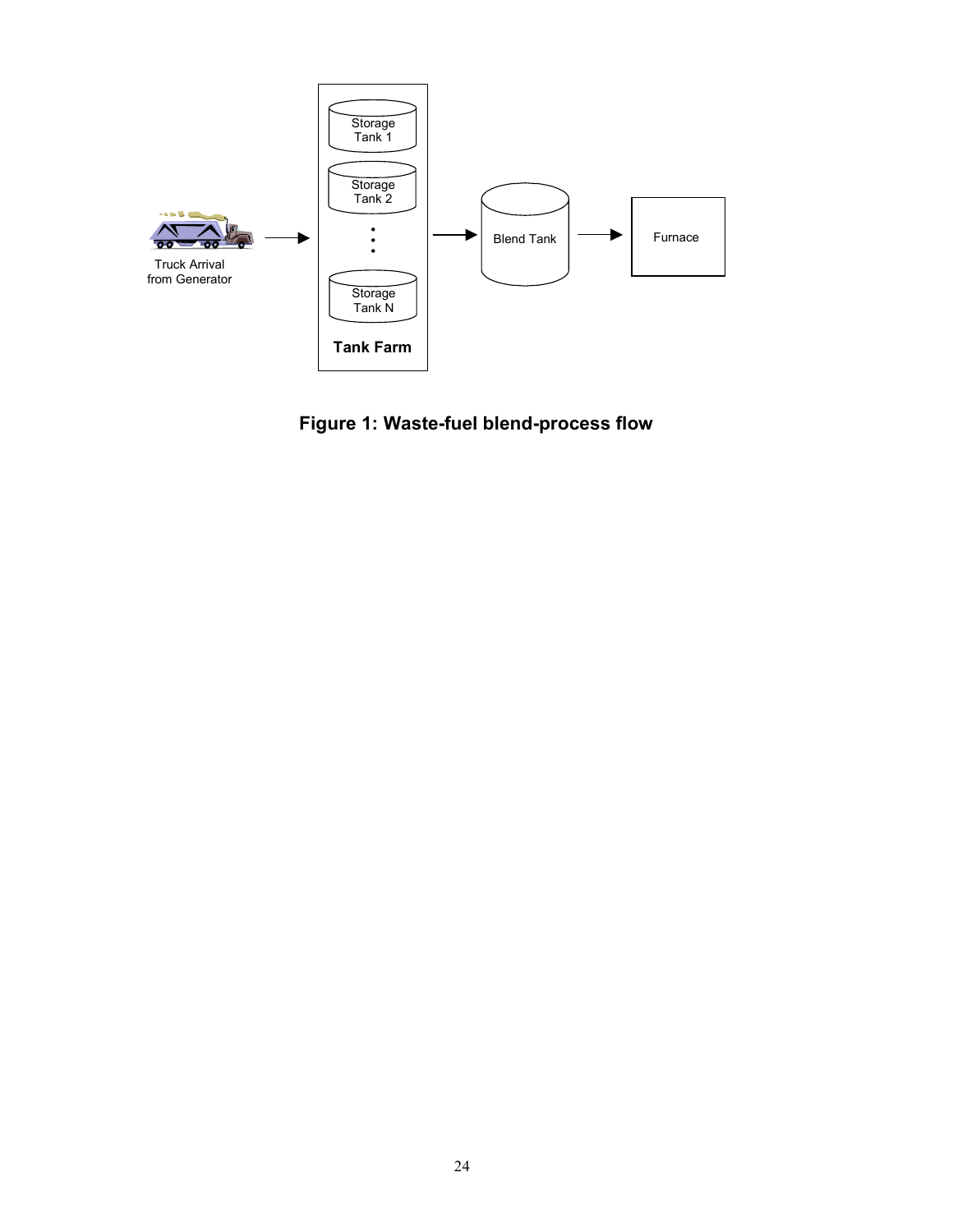

**Figure 2: TBN Cemtech Facility Schematic**